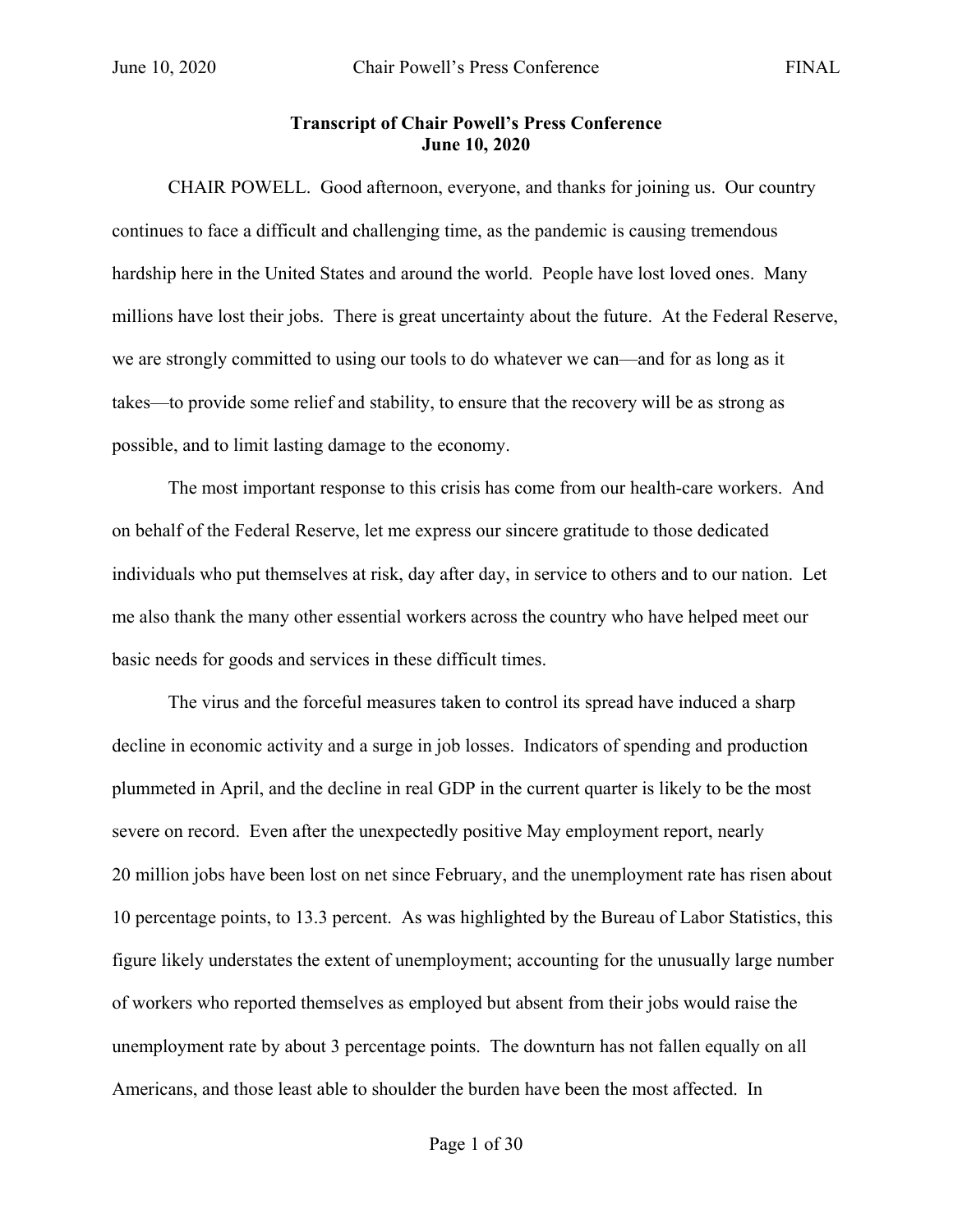particular, the rise in joblessness has been especially severe for lower-wage workers, for women, and for African Americans and Hispanics.

In recent weeks, some indicators suggest a stabilization or even a modest rebound in some segments of the economy, such as retail merchandise and motor vehicle sales. Employment rose in many sectors of the economy in May, and the unemployment [rate] edged down as some workers returned to their jobs from temporary layoffs. With the easing of socialdistancing restrictions across the country, people are increasingly moving about, and many businesses are resuming operations to varying degrees. At the same time, many households have been receiving stimulus payments and unemployment benefits, which are supporting incomes and spending. Activity in many parts of the economy has yet to pick up, however, and overall output is far below earlier levels. Moreover, despite the improvements seen in the May jobs report, unemployment remains historically high.

Weak demand, especially in sectors most affected by the pandemic, is holding down consumer prices. As a result, inflation has fallen well below our symmetric 2 percent objective. Indicators of longer-term inflation expectations have been fairly steady.

The extent of the downturn and the pace of recovery remain extraordinarily uncertain and will depend in large part on our success in containing the virus. We all want to get back to normal, but a full recovery is unlikely to occur until people are confident that it is safe to reengage in a broad range of activities. The severity of the downturn will also depend on the policy actions taken at all levels of government to provide relief and to support the recovery when the public health crisis passes.

The Fed's response is guided by our mandate to promote maximum employment and stable prices for the American people, along with our responsibilities to promote the stability of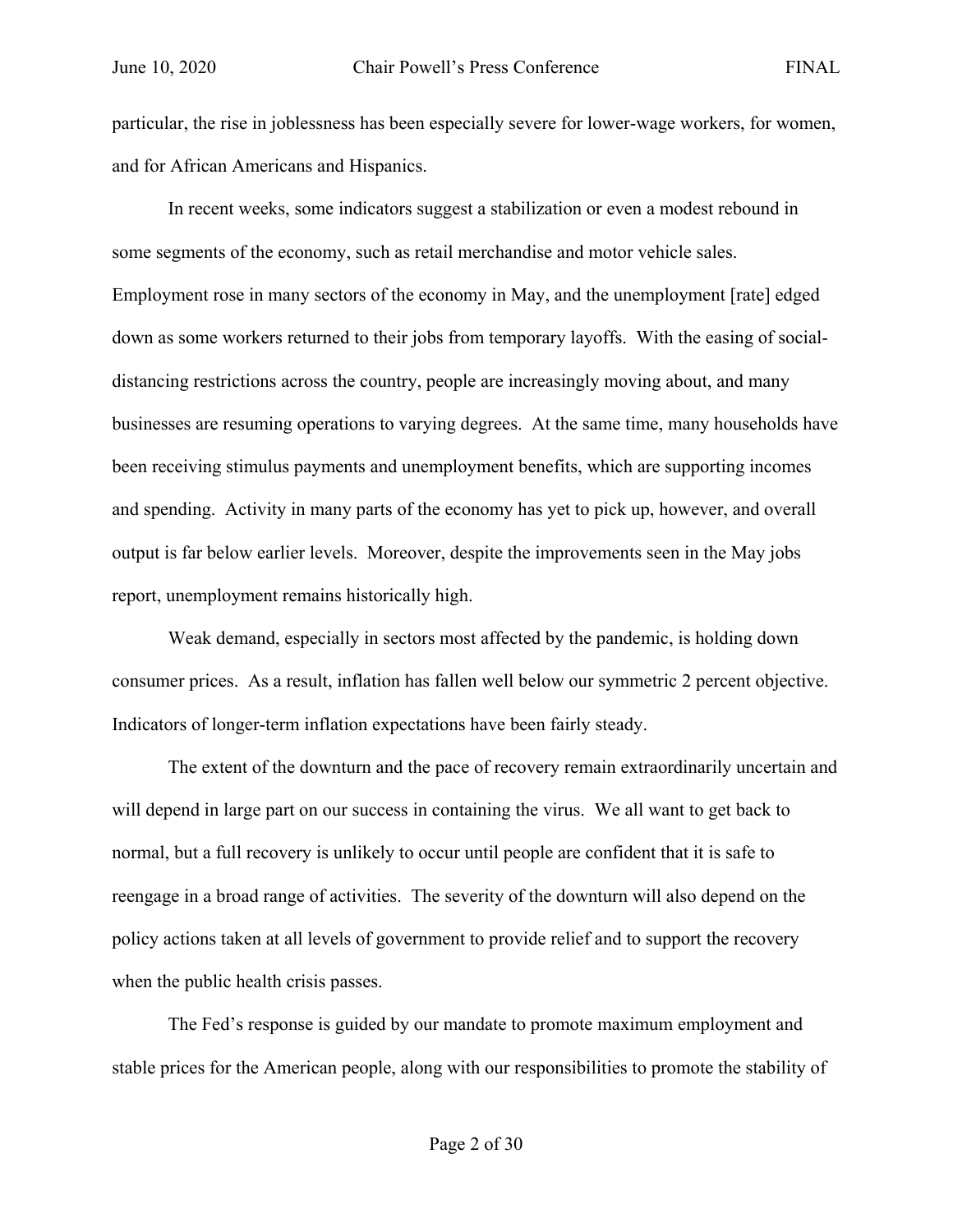the financial system. We are committed to using our full range of tools to support the economy in this challenging time. In March, we quickly lowered our policy interest rate to near zero, where we expect to keep it until we are confident that the economy has weathered recent events and is on track to achieve our maximum-employment and price-stability goals.

We have also been taking broad and forceful actions to support the flow of credit in the economy. Without access to credit, families could be forced to cut back on necessities or even lose their homes. Businesses could be forced to downsize or close, resulting in further losses of jobs and incomes and worsening the downturn. Preserving the flow of credit is thus essential for mitigating the damage to the economy and setting the stage for the recovery.

Since March, we have been purchasing sizable quantities of Treasury and agency mortgage-backed securities in order to support the smooth functioning of these markets, which are vital to the flow of credit in the economy. Our ongoing purchases have helped to restore orderly market conditions and have fostered more accommodative financial conditions. As market functioning has improved since the strains experienced in March, we have gradually reduced the pace of these purchases. To sustain smooth market functioning and thereby foster the effective transmission of monetary policy to broader financial conditions, we will increase our holdings of Treasury and agency mortgage-backed securities over coming months at least at the current pace. We will closely monitor developments and are prepared to adjust our plans as appropriate to support our goals.

The Federal Reserve is also undertaking programs to provide stability to the financial system and to more directly support the flow of credit in the economy—for households, for businesses of all sizes, and for state and local governments. These programs benefit the economy by providing financing where it is not otherwise available. In addition, by serving as a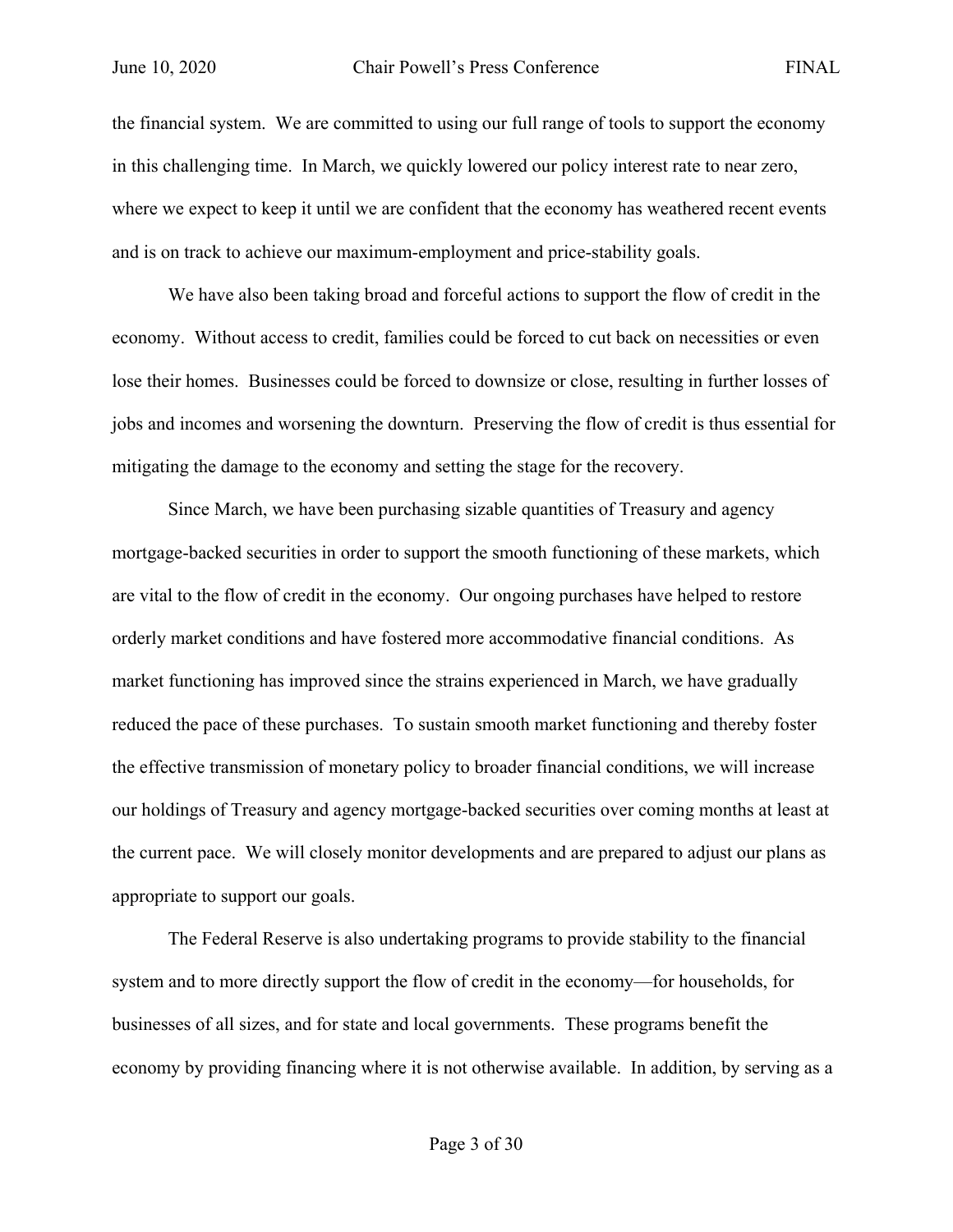backstop to key credit markets, the programs can increase the willingness of private lenders to extend credit. Many of these programs rely on emergency lending powers that are available only in very unusual circumstances, such as these—those we find ourselves in today. We are deploying these lending powers to an unprecedented extent, enabled in large part by financial backing and support from Congress and from the Treasury. We will continue to use these powers forcefully, proactively, and aggressively until we're confident that we are solidly on the road to recovery. When the time comes, after the crisis has passed, we will put these emergency tools back in the toolbox.

I would stress that these are lending powers, not spending powers. The Fed cannot grant money to particular beneficiaries. We can only create programs or facilities with broad-based eligibility to make loans to solvent entity—entities with the expectation that the loans will be repaid. Many borrowers will benefit from these programs, as will the overall economy. But for many others, getting a loan that may be difficult to repay may not be the answer. In these cases, direct fiscal support may be needed. Elected officials have the power to tax and spend and to make decisions about where we, as a society, should direct our collective resources. The CARES Act and other legislation provide direct help to people and businesses and communities. This direct support can make a critical difference not just in helping families and businesses in a time of need, but also in limiting long-lasting damage to our economy.

At this meeting, my colleagues and I continued our discussion of approaches for conducting monetary policy when the federal funds rate is at its lower bound. The measures we discussed included explicit forms of forward guidance and asset purchases. We used these tools in the aftermath of the Global Financial Crisis, and they have become a standard part of our toolkit. We also reviewed the historical and foreign experience with targeting interest rates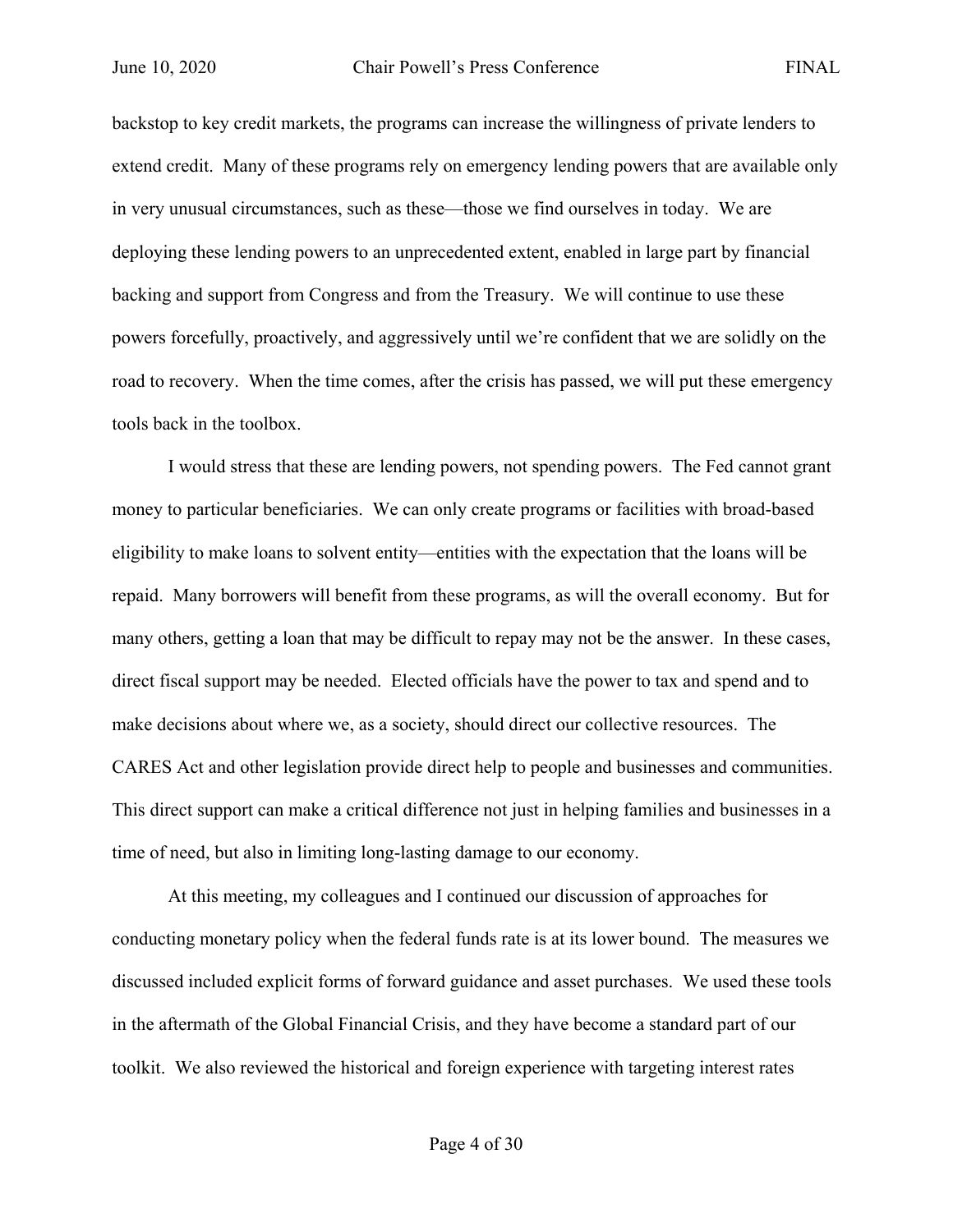along the yield curve. Whether such an approach would usefully complement our main tools remains an open question. We will continue our discussions in upcoming meetings and will evaluate our monetary policy stance and communications as more information about the trajectory of the economy becomes available.

We also resumed our regular quarterly Summary of Economic Projections, or the SEP. The SEP is an input into our deliberations, not an outcome, and it does not represent a Committee view. Rather, FOMC participants write down their individual views of the most likely path for the economy, conditioned on each participant's view of appropriate monetary policy. We tabulate those submissions, and we publish them as the SEP. Given the unusually high level of uncertainty about the outlook, many participants noted that they see a number of reasonably likely paths for the economy, and that it's not possible to identify with confidence a single path as the "most likely" one. Nonetheless, we believe that regular publication of the SEP provides a useful perspective on the way FOMC participants are assessing the path ahead.

What the June SEP shows is a general expectation of an economic recovery beginning in the second half of this year and lasting over the next couple of years, supported by interest rates that remain at their current level, near zero. Of course, my colleagues and I will continue to base our policy decisions on the full range of plausible outcomes and not on a particular forecast. The risk-management approach—this risk-management approach is the best way we can promote our maximum-employment and price-stability goals in these unusually uncertain circumstances.

Finally, I want to acknowledge the tragic events that have again put a spotlight on the pain of racial injustice in this country. The Federal Reserve serves the entire nation. We operate in, and are part of, many of the communities across the country where Americans are grappling with and expressing themselves on issues of racial equality. I speak for my colleagues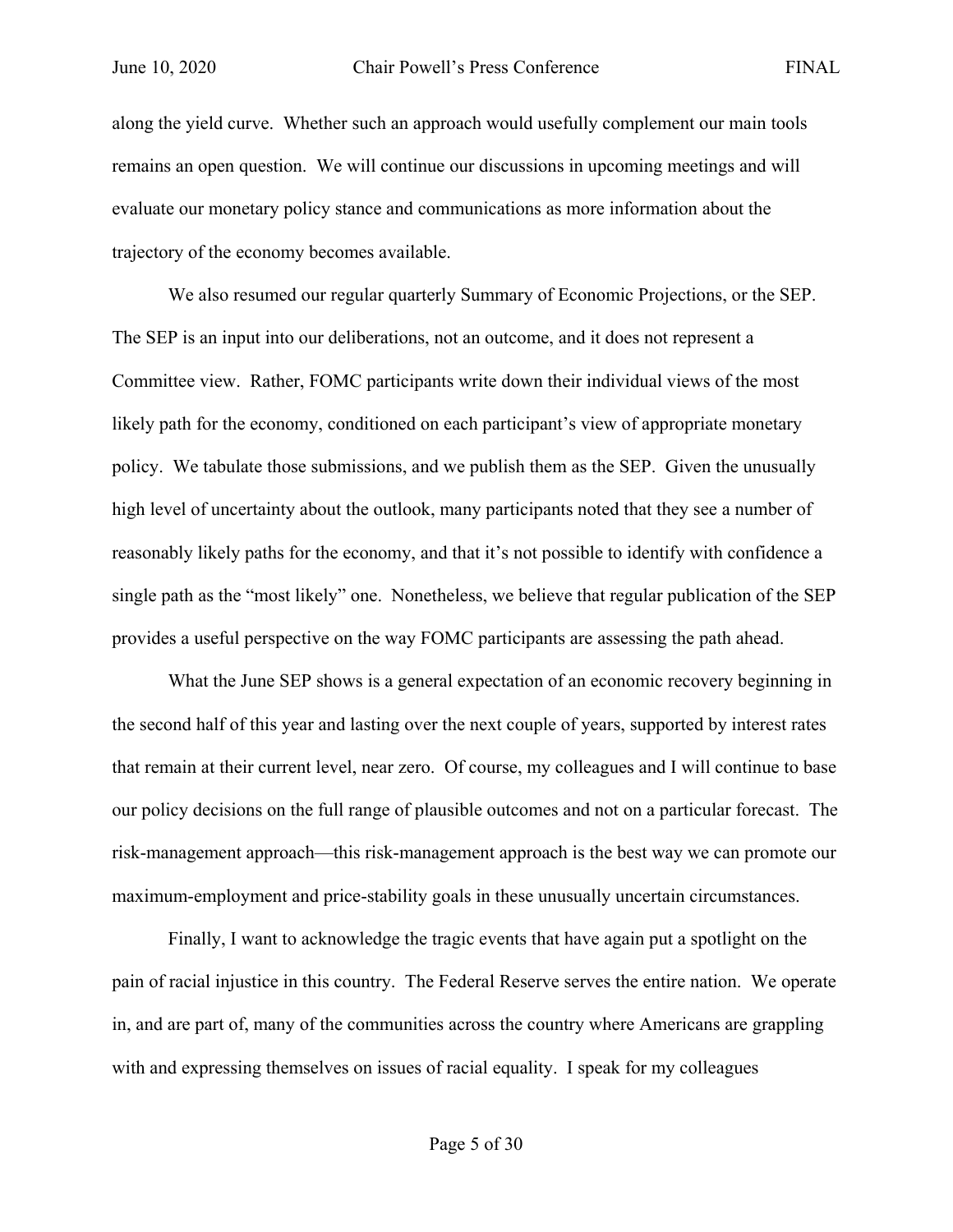throughout the Federal Reserve System when I say that there is no place at the Federal Reserve for racism and there should be no place for it in our society. Everyone deserves the opportunity to participate fully in our society and in our economy.

These principles guide us in all we do, from monetary policy to our focus on diversity and inclusion in our workplace and to our work to ensure fair access to credit across the country. We will take this opportunity to renew our steadfast commitment to these principles. We understand that the work of the Fed touches communities, families, and businesses across the country. Everything we do is in service to our public mission. We are committed to using our full range of tools to support the economy and to help assure that the recovery from this difficult period will be as robust as possible.

Thank you. I look forward to our questions.

MICHELLE SMITH. For the first question, Nick Timiraos.

NICK TIMIRAOS. Yes, hi. Thanks, Chair Powell. Nick Timiraos at the *Wall Street Journal.* I want to ask about the economic projections, and I realize these are more of an educated guess at this point, but they suggest the Committee sees quite a large output gap over the next two years. And yet the Committee did not take any steps to date to—to reinforce your forward guidance. And so my questions are, first, what are you hoping to learn by waiting? Second, how might that change your response? And, third, how close is the Committee to reaching a decision on a—a more concrete forward guidance and whether yield caps might reinforce that guidance?

CHAIR POWELL. So, first, I would say that we think that monetary policy today is currently well positioned to support the economy in this challenging time. If we didn't think that, of course, we would change our policy now. As you know, we—we lowered our policy rate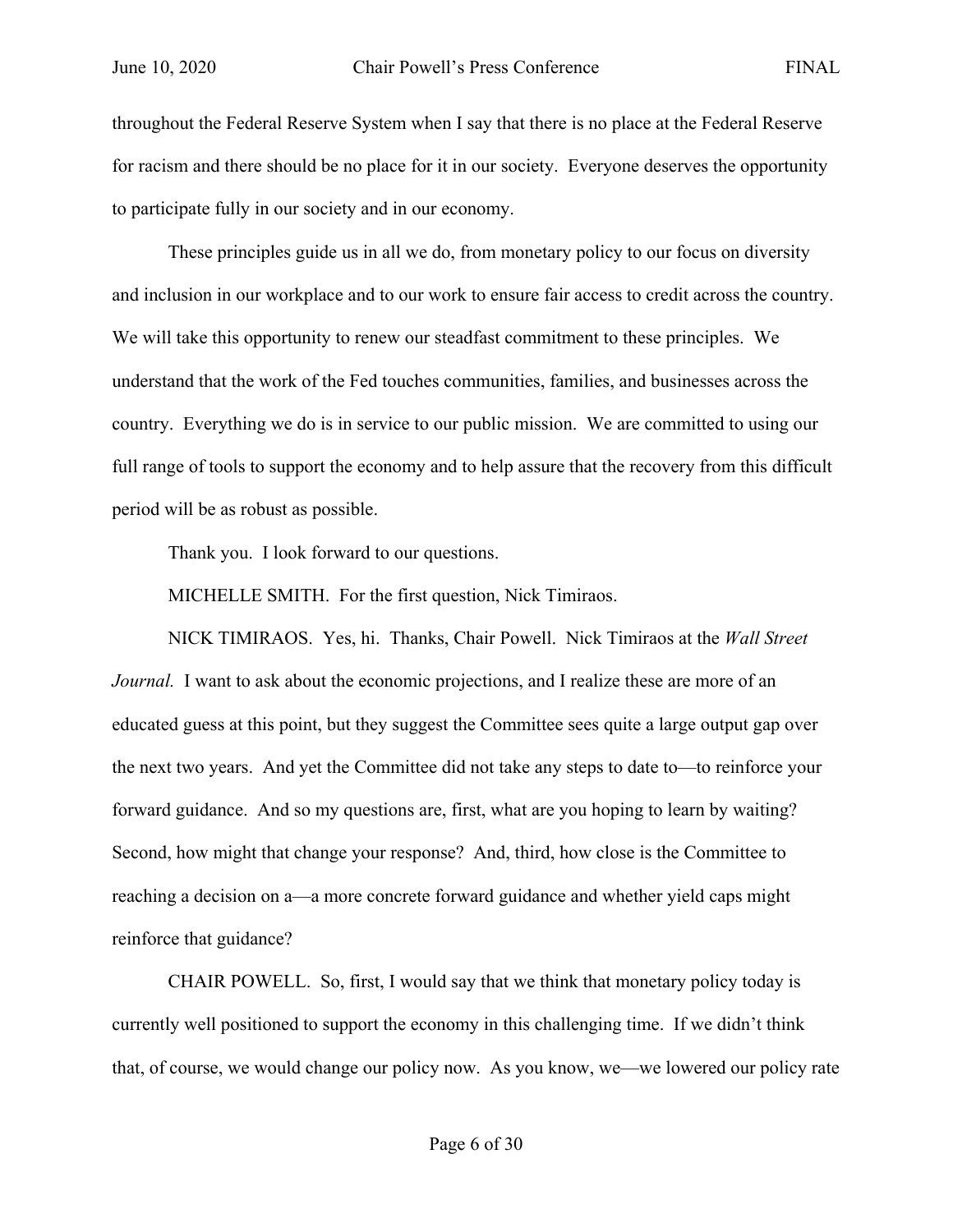very quickly, [more] quickly than others, to the effective lower bound. And we've said that we'll keep it there until the economy has weathered the effects of the virus and is on track to achieve our goals. You can see that in—in the dot plot, as I think you pointed out, that overwhelmingly, FOMC participants expect, as their baseline expectation, no rate increase at least through 2022. And if you look at surveys of more forecasters and market participants, financial market prices, et cetera, those also appropriately reflect a long spell with rates at the effective lower bound.

So the first thing is, monetary policy is in a good place, and it's—that's well understood in the markets. Secondly, we've also taken strong measures to support the flow of credit in the economy, as I mentioned. And, third, we're continuing asset prices in coming months at—at a— at a relatively high level.<sup>[1](#page-6-0)</sup> So for all those reasons, we feel like policy is now in a good place. So as we look ahead, we see that the path for the—ahead for the economy is highly uncertain and continues to depend to a really significant degree on the path of the pandemic.

So, at this meeting, what we did was, as I mentioned, we—we looked in some depth at forward guidance and asset purchases and looked carefully at those. We also received a briefing on the historical experience with yield curve control. And we'll continue those discussions in upcoming meetings and evaluate our stance and communications as more and portion—more more information about the trajectory of the economy becomes available. I—I would just say, in terms of—of what we're looking for, we—we expect to get a better understanding of the economy's trajectory and, particularly, how we should best deploy those tools to achieve those goals. So that's really what we're looking to achieve, and, as you can see, we're—we're actively at work on that.

<span id="page-6-0"></span><sup>&</sup>lt;sup>1</sup> Chair Powell intended to say "asset purchases" rather than "asset prices."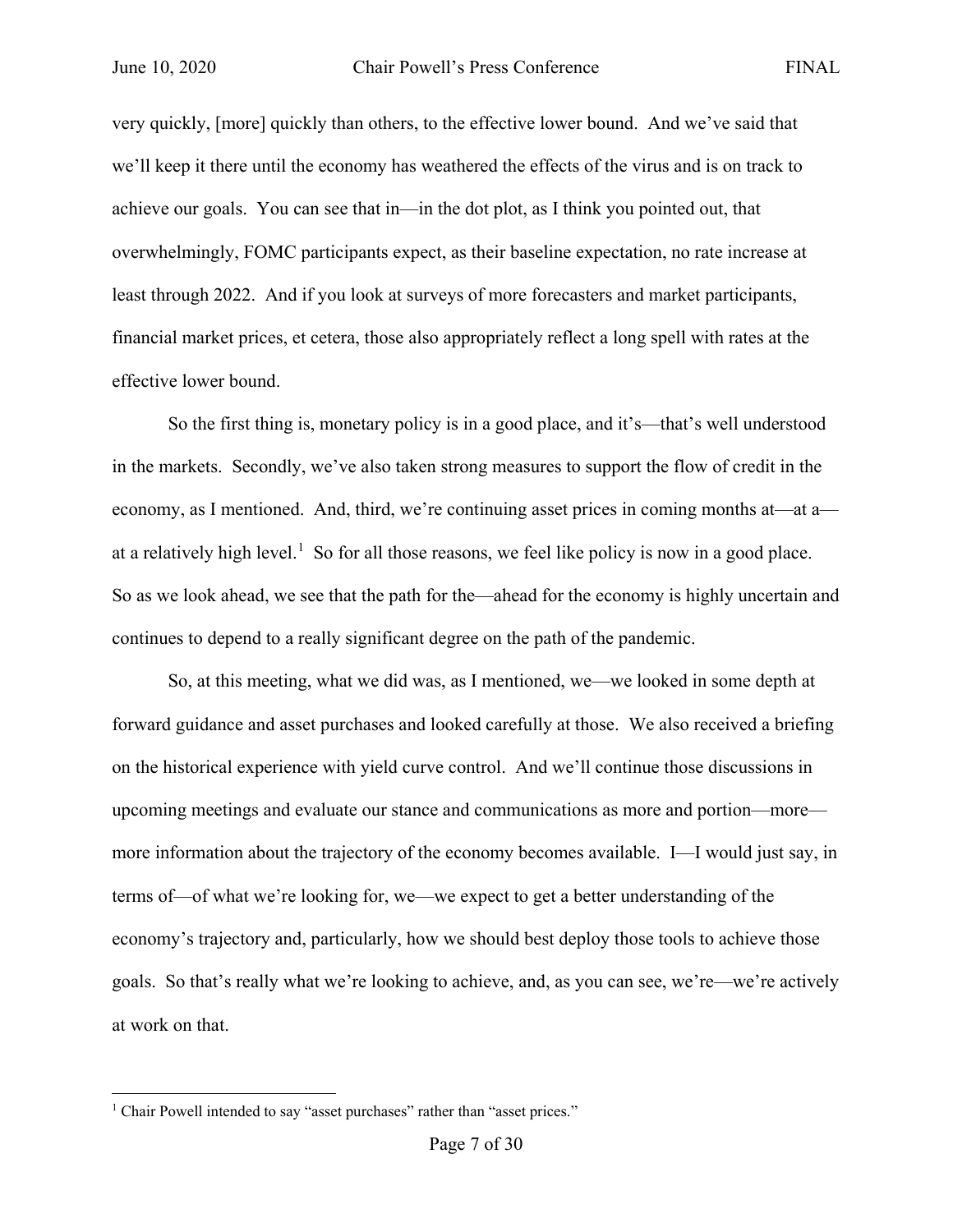MICHELLE SMITH. Okay. Next, Jeanna.

JEANNA SMIALEK. Hi, Chair Powell. Thank you so much for taking our questions. I'm—I'm curious about your inflation forecasts, which are—are pretty low across the forecast horizon. I guess just given how low you see inflation being over the coming years, why is policy appropriate now, and why not just kind of throw everything you can—you know, everything and the kitchen sink at it currently? And I guess if you could just talk a little bit about what urgency you see in—in returning it back to that 2 percent target.

CHAIR POWELL. Our current policy stance is appropriate. And remember, we're using—we're using our—our emergency 13(3) lending tools to an unprecedented extent. We have asset purchases, and we've now said that we won't go any lower than this, and—but—but that we're prepared to adjust as appropriate, and rates are at the effective lower bound. So we have all of our tools in—in use in a strong way. And so what we're—what we're waiting for is to—is to learn more. I—I think, actually, if you look at the May employment report, it's a pretty good—probably the biggest data surprise that anybody can remember. It's a pretty good illustration of just how uncertain these times are. The economy is reopening. We're going to learn a whole lot about the—the path of the economy in the next—in coming months. So that's really what we're—what we're looking for.

In terms of inflation, you'll know that we—we had a 128-month expansion, and we never did quite get inflation back to 2 percent on a symmetric, sustained basis. We got close for the last couple of years, but we never did quite get there. So I think we have to be humble about our ability to move inflation up and particularly when unemployment is—is going to be above most estimates of the natural rate for—certainly above the median in our—in our—in our SEP well through the end of—past the end of 2022. So I do—I think we're in the right place now. We—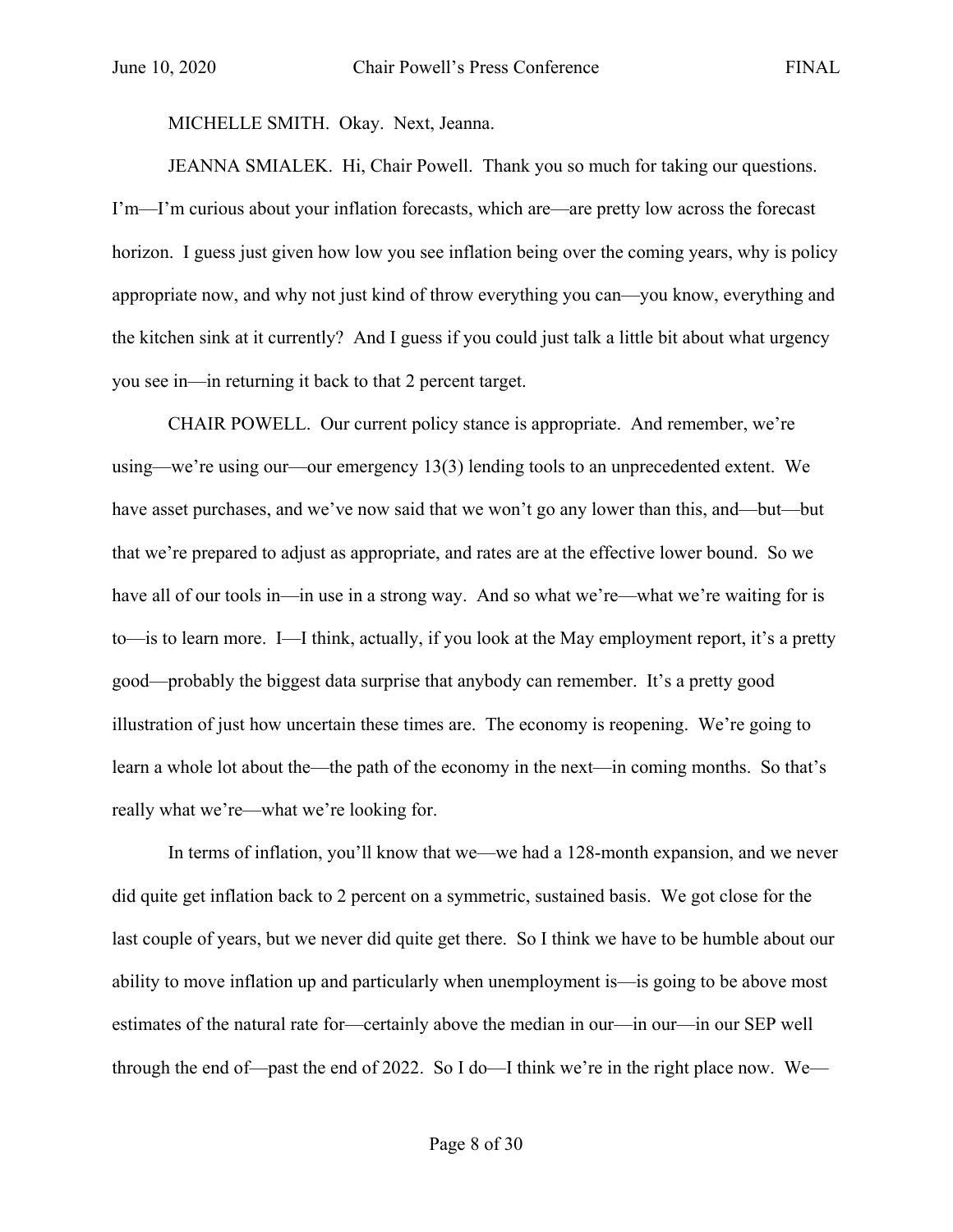we are looking carefully at what the—as we learn more and—and better understand the—the path of the economy, we will be assessing, what's the best way to deploy all of our tools to achieve our goals in the best possible way?

And I'll—I'll just say again that we are—the—the May employment report, of course, was a—was a welcome surprise, very pleased. We hope we get many more like it. But I think we have to be honest. It's a—it's a long road. It's—it's, depending on how you count it, well more than 20 million people displaced in the labor market. It's going to take some time. And we are going to be deploying our tools—all of our tools, to their full extent, in pursuit of that—of those goals, however long it takes.

MICHELLE SMITH. Okay. Steve Liesman.

STEVE LIESMAN. Thank you, Mr. Chairman. I think I understand how the Fed might react in the event things come out worse than expected. I think I don't understand how you might react if things come out better than expected—kind of a variant on these other questions. How firm is the commitment to lower interest rates? And if things end up better, do you stick with these low interest rates, as you—as you projected them? And—or is it specific points that you have in mind—for example, unemployment or inflation—that is animating where you might go? And what are those numbers that you're looking for that might cause you to change about the policy as it now is projected?

CHAIR POWELL. I would start with—that's where I would start. I would say, you know, we were—we just had a period of unemployment, as you know, that was in the—well below 4 percent, hanging around 3½ percent, that lasted two years. And during that period of time, we saw a lot of great things happening in the labor market, things that we'd love to get back to. We didn't see any problems with price inflation. Price inflation didn't really react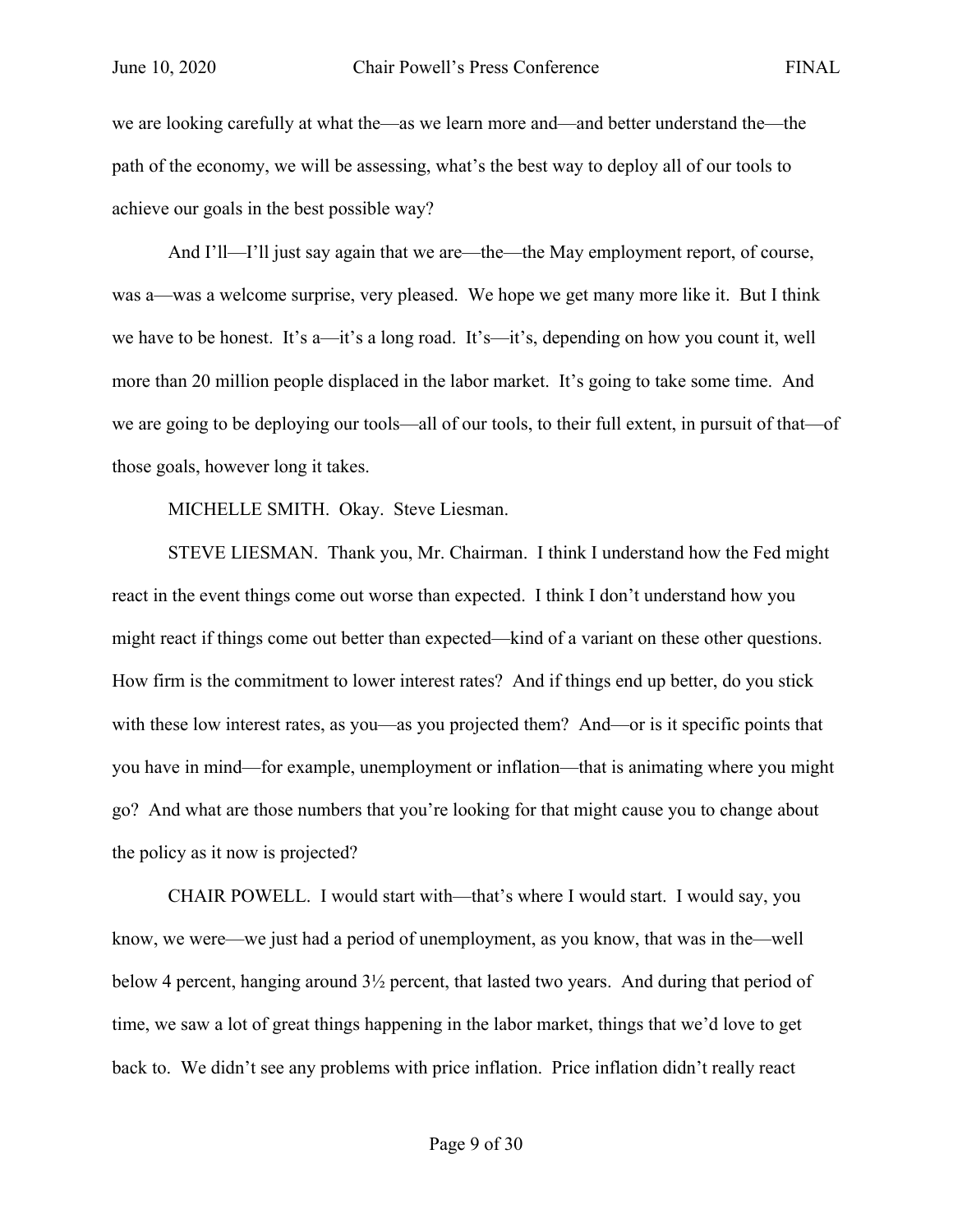much. So, I would say, you know, we'd be looking to get inflation back up, and we—we'd be prepared to tolerate pretty low—welcome, in fact, not tolerate but welcome very low readings on—on unemployment just based on what we—what we saw in the last—in the last expansion.

So, you know, we're—we're not thinking about raising rates. We're not even thinking about thinking about raising rates. So what we're thinking about is—is providing support for this economy. We do think this is going to take some time. I think most forecasters believe that. It would be great if—if we got a whole bunch more months of job creation like that. Not notwithstanding that, as I mentioned, there are—there are just a lot of people that are unemployed. And it seems quite likely that there will be a significant group at the end of even—even after a lot of strong job growth, that'll still be struggling to find jobs, and we'll still be providing strong accommodation for that.

MICHELLE SMITH. Okay, thank you. James.

JAMES POLITI. Thanks very much, Chair Powell. There have been plenty of comparisons with the Great Depression of the 1930s since the crisis began. I mean, is that scenario sort of got[ten] more dire as data comes out and we're looking at a more traditional and sudden recession? And are you at all concerned that the performance—the strong performance in the stock market in the last few weeks is disconnected from economic reality?

CHAIR POWELL. I don't think that the—that the Great Depression is a good example or a likely outcome or a model for what's happening here at all. I really don't. And there—there are just so many fundamental differences. First, the government response has been so fast and so forceful. The origin was quite different. This was a very—an economy that was in a healthy place. Of course, every economy has longer-run challenges, not—and that—that includes our economy, notwithstanding that 50-year low in unemployment and the longest expansion in our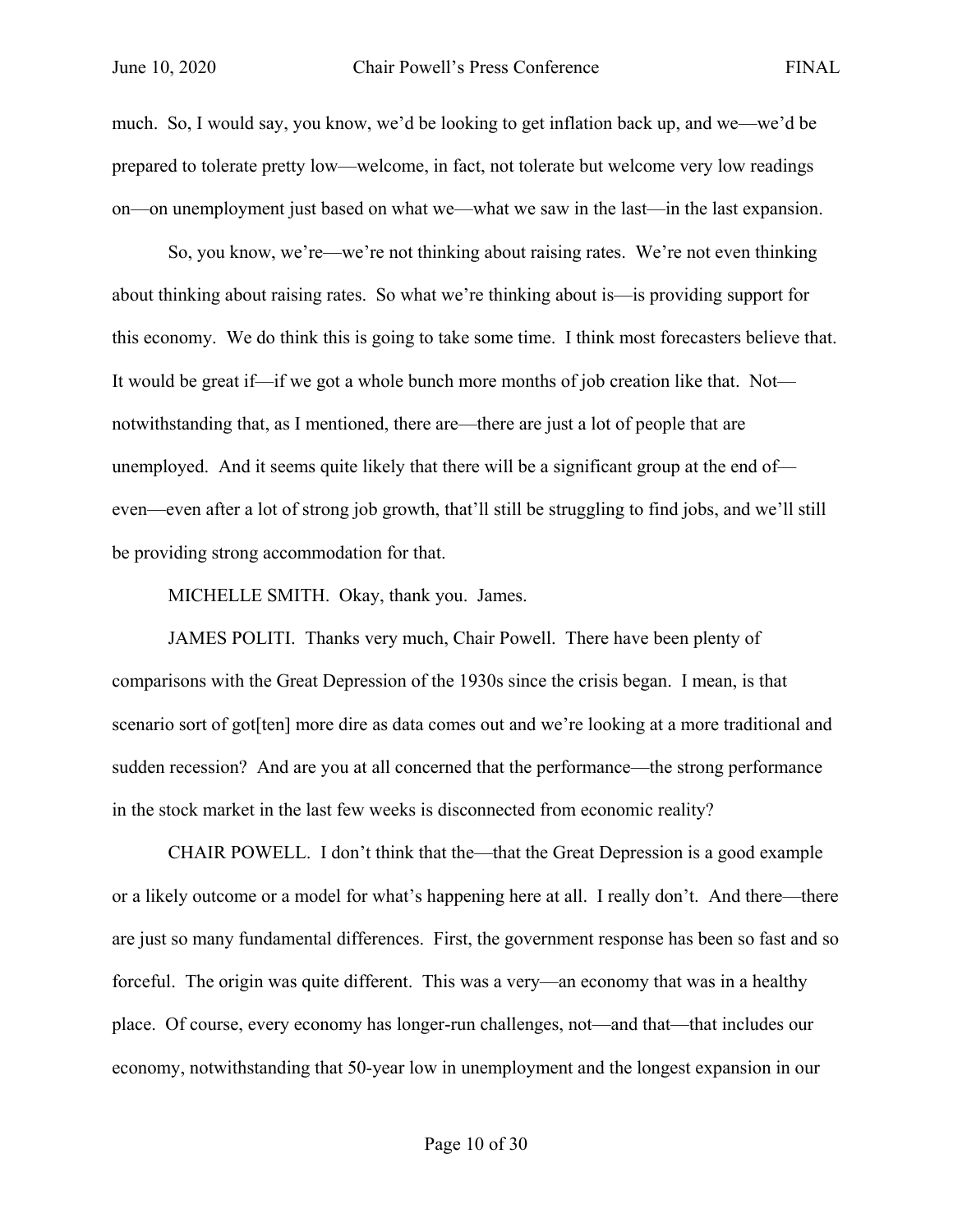history and every reason to think it could continue. So that's different from what was happening around the time of the Great—the Depression started. The financial system this time was in was in—was in very good shape, much better capitalized. So, you know, it's just not the right model.

I would say, we're learning. You know, every month that passes, we're seeing more, we're learning more. And I think particularly the next few months will be very important in learning what the—what the real story will be, because we'll see the—the significant incoming data about the opening of the economy—the reopening of the economy. You know—and I would say, assuming that the—that the—that the disease remains or becomes pretty much under control, I think that what you see is a—is a very weak second quarter, historically weak, and then an—an expansion that builds momentum over time.

People will adjust, probably a little bit gradually, to some of the activities that would that involve getting together in small—in large groups in close quarters. Those will be the harder parts of the economy to recover. But, ultimately, we do see a full recovery over time. And that's really what, you know, what I think I'm—I'm personally seeing. And you could see significant job growth in—in coming months as people return to their jobs, but you're still going to face probably an extended period where it will be difficult for many people to find work. And for—and that's what you see in—in—in, really, many, many forecasts at this point. That doesn't mean it's right, but that's sort of a—a broad expectation, certainly not the Depression forecast.

MICHELLE SMITH. Thank you. Chris from the Associated Press.

CHRISTOPHER RUGABER. Hi. Thank you for taking our questions. Well, in the projections you have—you didn't change the—the Fed policymakers didn't change their—the forecast for long-run unemployment, so that suggests that you—you know, the—that all of you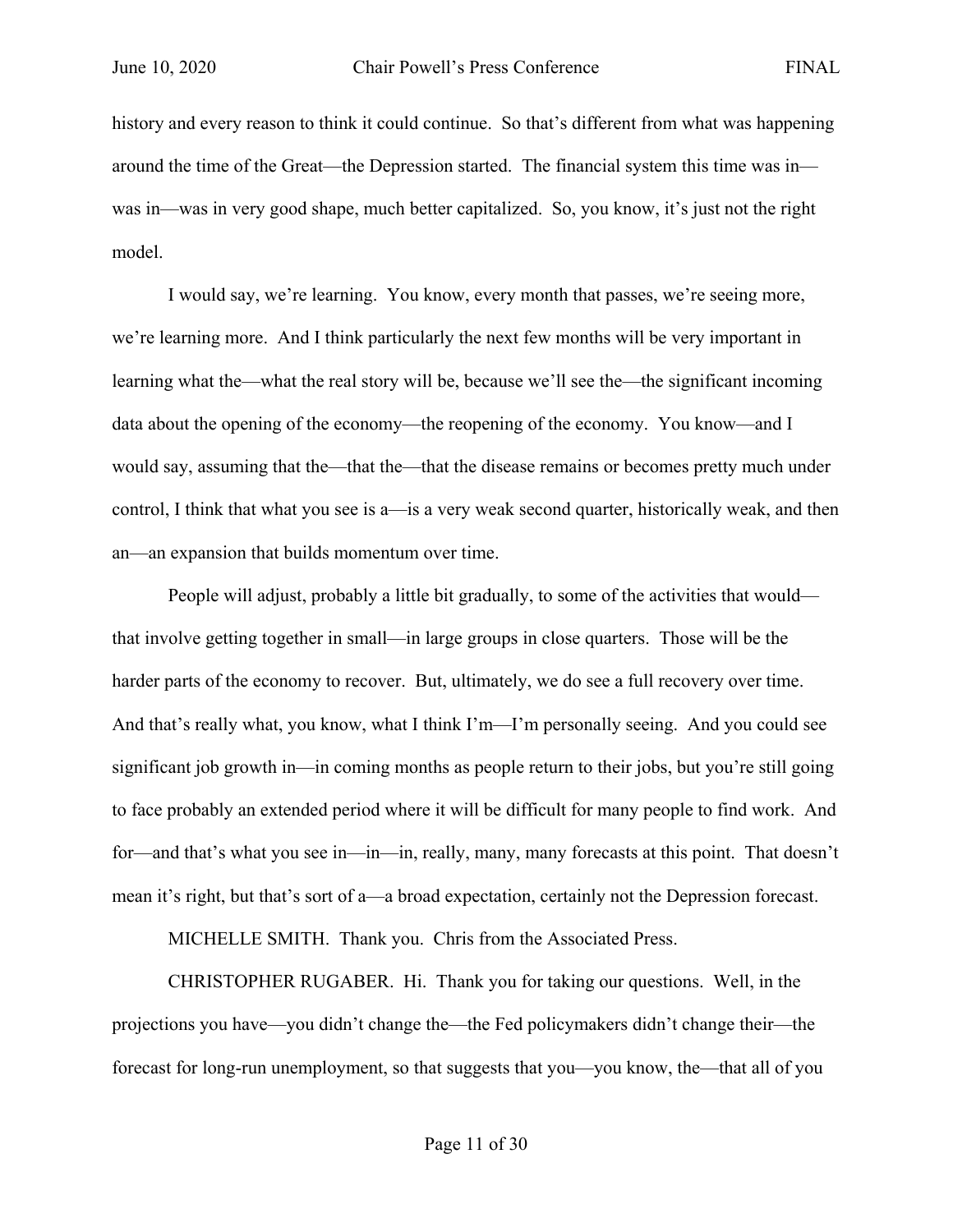so far don't see necessarily prospects for long-term damage. But still, what kind of data are you looking at here to gauge, you know, the potential for longer-term hits to the economy even as we have some of these—even as we have something like the May jobs report, you could still have, at the same time, people return from temporary layoffs, there could still be permanent job losses? So what kind of data are you looking at to gauge that potential impact, and what is—what is it telling us so far?

CHAIR POWELL. Chris, this is a really important risk. And I think it's—it's not the risk for the next few months, but it's the risk over time of—of lasting damage to the—to these you know, to the productive capacity of the United States, typically in two forms. One, through extended periods of unemployment, people lose contact with the labor force. They get out of touch with the skills and—that they need, and—and they have a hard time getting back in, and that drives that—that, you know, it's very damaging to people's lives and their working lives. And it also just lowers, in a way—it can—it can increase the—you know, the unemployment rate, but it can also lower the labor force participation rate, which is almost worse, in a way, to have people dropping out of the labor force where we need them in the—in the labor force working.

The other piece of it is just businesses. You know, a shock like this that just comes in, it's like a natural disaster. You wouldn't want a lot of perfectly good businesses, particularly the smaller and medium-sized businesses that may not have a lot of resources to sustain them to you know, to go out of business permanently in a situation like that—like this where, really, there was no reason for it. Of course, you know, businesses are going to go in and out. They're going to fail all the time, and that's a healthy thing in capitalism. That's something that has to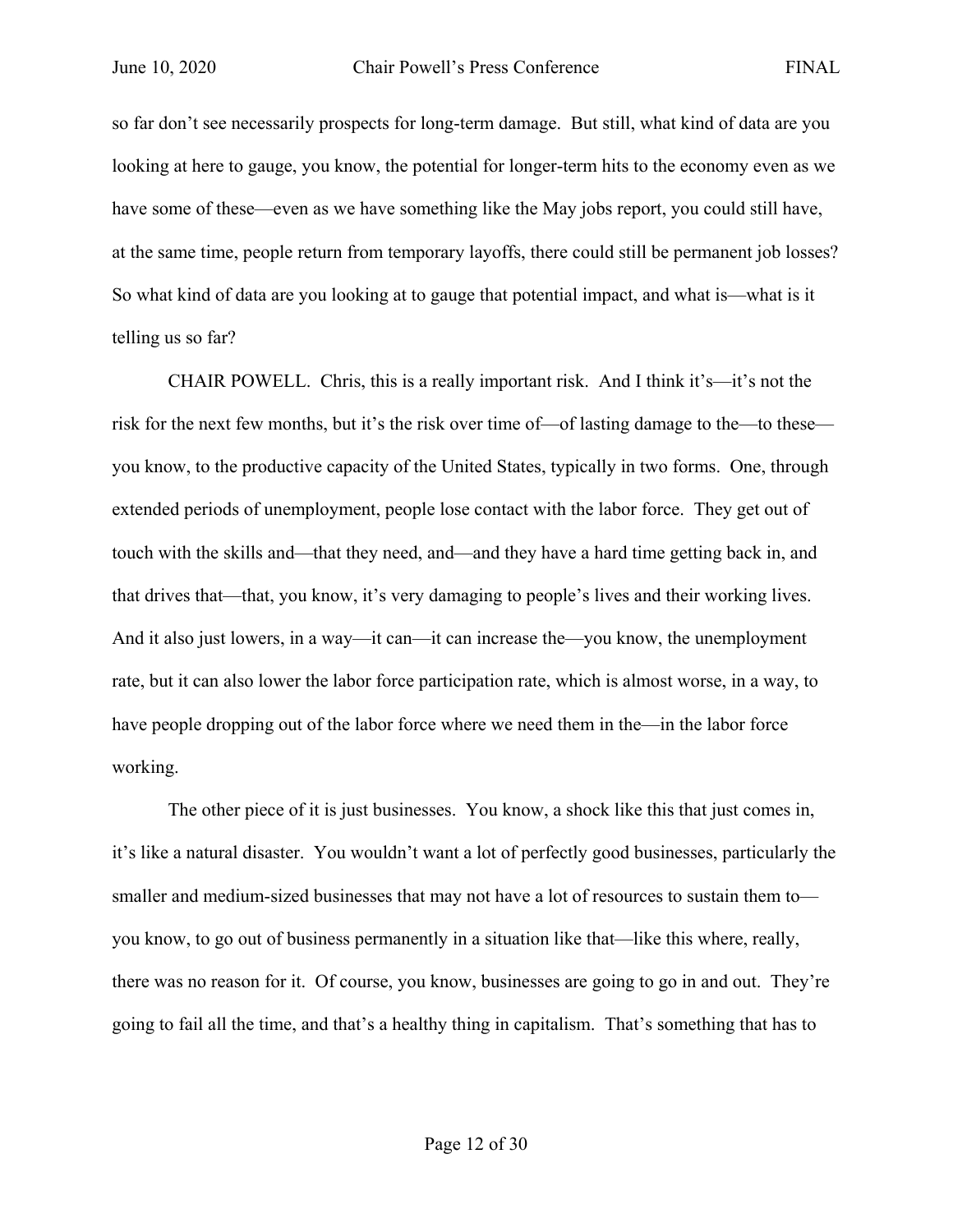happen. But this is different. This is a way—potentially—so those are the things we've been worried about.

We didn't change. You—you're right, though. We didn't change our longer-run estimate of—of potential growth or of the unemployment rate. And that's—I would say, in my thinking, the reason I didn't change mine is that I still—I—I think we can avoid that or avoid much of that, most of that even. And—and we do that with measures that—that, you know, keep people in their homes; that—that support hiring; that support growth; that avoid unnecessary, avoidable business insolvencies. And that's all the things that we're trying to do. Basically, if you look at what's happened, as I mentioned, there's something—somewhere short of 25 million people have been displaced, even after the good May employment report. What we're trying to do is create an environment in which they have the best chance either to go back to their old job or to get a new job. That's—that's kind of the most important part of this exercise.

And maybe these—it's probably hopeful at this point to say that—that we won't have longer-run damage to the economy, and these numbers won't change. So—but I think it's way too early to be—to be changing the longer run—see, these are—these are not meant to be shortrun numbers. They're called—they're longer-run assessments, so I—I would—I have not changed mine, and I'm hopeful that—that I won't have to change it.

MICHELLE SMITH. Heather Long.

HEATHER LONG. Hi. Good afternoon, Chair Powell. I'm struggling with two things that I hope you can provide some clarity on. The first is the ongoing bond buying program. You say that it's needed to continue the smooth functioning of markets, but I guess most of us aren't really seeing a lot of instability in markets right now. So if you could kind of give us some clarity of what you're seeing that needs to continue to be smooth at that level and that pace.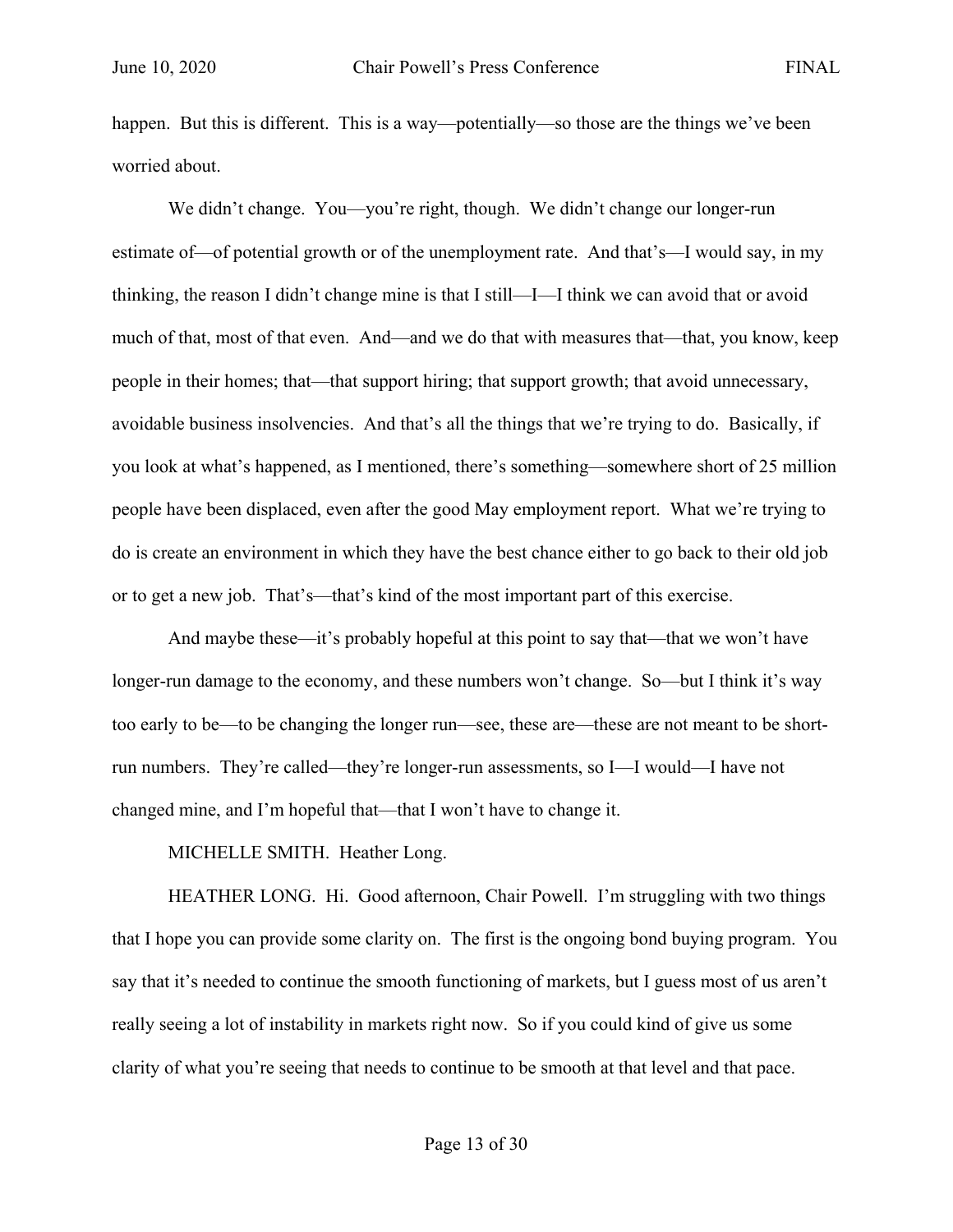Second is, you know, you were just talking about Fed concerns about small and medium-sized companies going out of business during this. And, I guess, you know, the Main Street Lending Program still isn't running yet. When do you expect loans to start happening? And do you think the two-month delay has—has hurt the chances of some companies surviving?

CHAIR POWELL. There have been gains in market function, although not fully back to where you would say they were, for example, in—in February, before the pandemic arrived. We don't take those gains for granted, though. This is a—this is a highly fluid situation, and we're we're not taking those for granted. And, in addition, as I pointed out in my—in my statement, those purchases are clearly also supporting highly accommodative—or accommodative financial conditions, and that's—that's a good thing, so that's why we're doing that.

Turning quickly to Main Street, so I would say that the thing—what we've done on Main Street, I think to a greater degree, is, we've listened to feedback. So we've been out repeatedly for feedback in trying to create a—a much more difficult product than, really, the other facilities. And I think this—this last set of changes we made have actually been very positive for the facility. I think it's going to be better able to achieve its goals, and, you know, so we've used the time well, I think.

And that—we are now in the—in the—in the final run-up to starting the facility. What we did, as you saw earlier—I guess it's early this week or late, whenever we did it in the last few days—was we lowered the minimum loan size and we increased the maximum loan size. But, I think, even more importantly, we lengthened the maturity and we stretched out the repayment schedule significantly. So borrowers will get a—a two-year delay until they have to make any principal payments—repayments and a one-year delay on interest. So we had been hearing from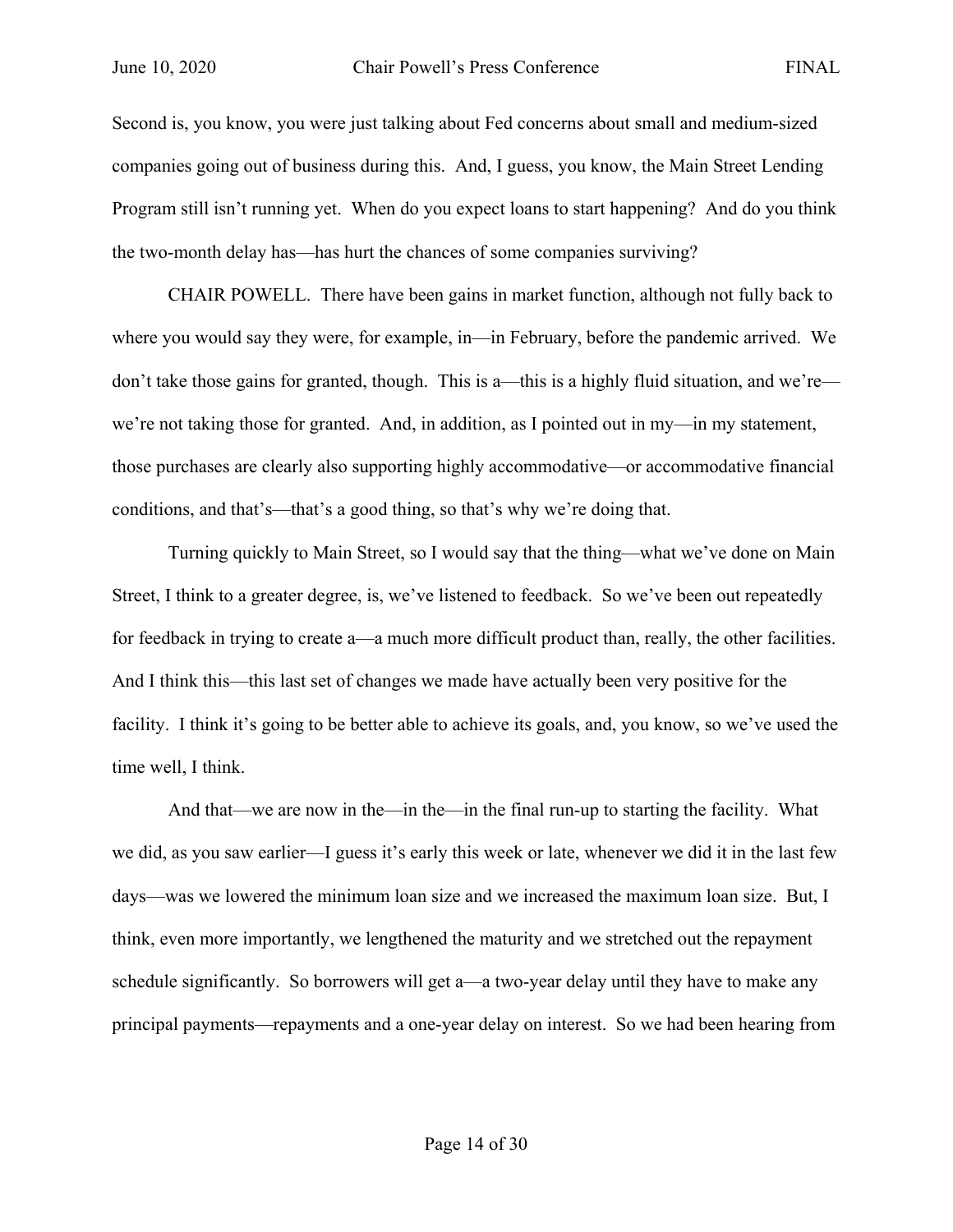both borrowers and lenders that these would be very helpful. We made the changes. We're putting them through the facility.

The next step will be to register lenders. At that time, loans can begin to be made. Shortly after that, the facility itself will be up, and those facilities can be—those loans can be sold—95 percent of the loans. And it's 95 percent across the board now in the Main Street facility can be sold. So all of that should happen quickly now. And I do think this has—this has been a challenging project, but I think we've come to a—to a better place. And, by the way, we're—we're going to be prepared to adapt further, if we need to. And—and that's true of all of our facilities. These are unique. There's no—there's no playbook here. You—you have to draw this up and then try it out. And we've—we've been, you know, very willing to adapt and will continue to be.

MICHELLE SMITH. Okay, Matt from Bloomberg.

MATTHEW BOESLER. Hello, Chair Powell. This is Matthew Boesler with Bloomberg News. I wanted to ask you about regulatory forbearance. There were some piecemeal forbearance measures put into place in various jurisdictions and also to a slice of the mortgage market to prevent banks from foreclosing on such debts amid the widespread financial hardships caused by the pandemic. And with many of those set to expire soon and many businesses and households still in dire financial straits, I'm wondering if any consideration is being given at the Fed to more comprehensive regulatory forbearance measures or other regulatory measures to prevent businesses from going under just because they can't meet those payments. There have, of course, been some tweaks to the Paycheck Protection Program on the fiscal side to address this, but I wanted to ask you about things you might be able to do on the regulatory side as well. Thank you.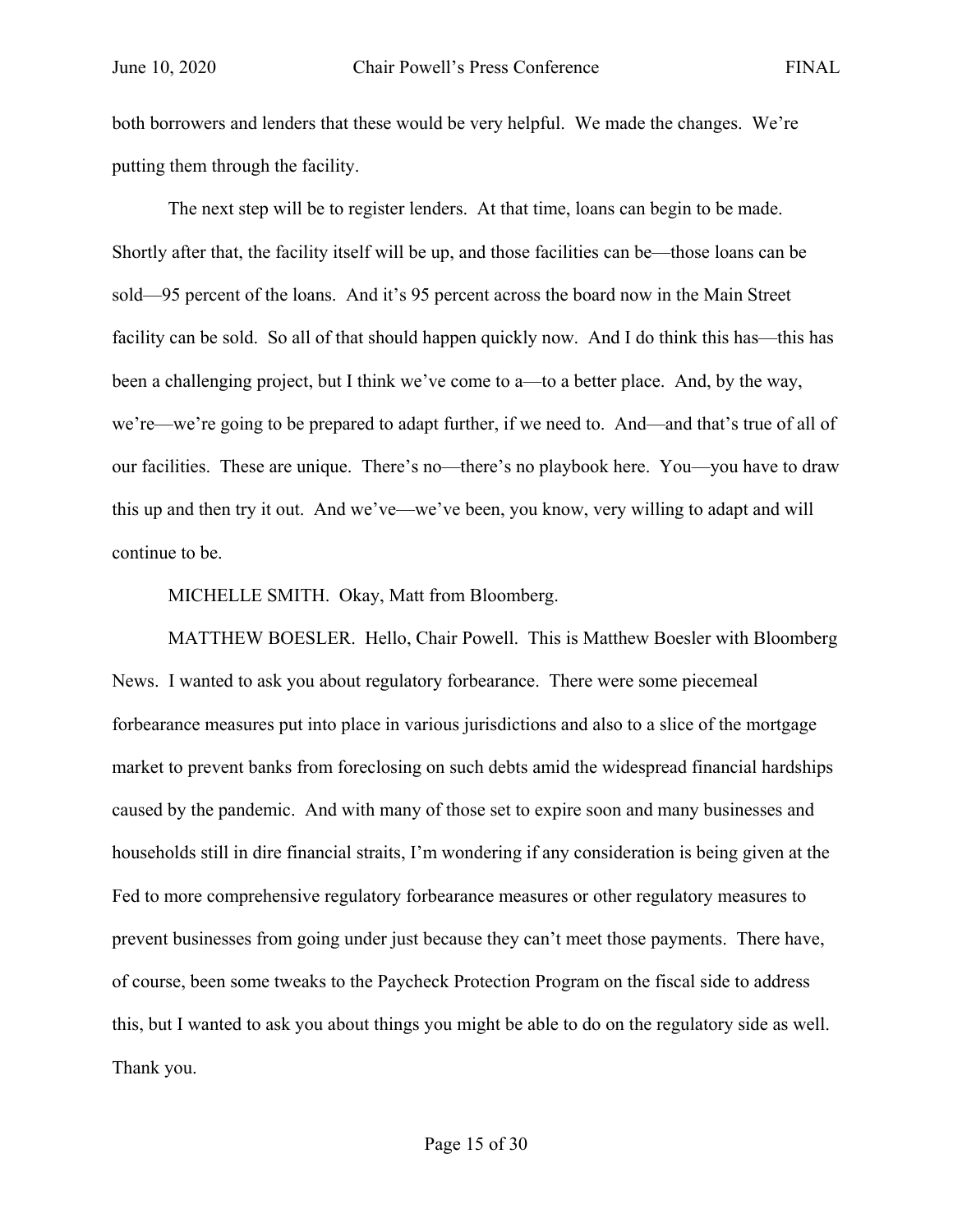CHAIR POWELL. We can—we can make changes to bank regulation and supervision. I don't know that we have the ability to make changes, for example, in mortgage payments, if that's what you're thinking of, or credit card payments. That's really—that's something that could be legislative, or it could just be what the—what the banks themselves are doing. There's been a tremendous amount of forbearance on the part of the banks, and I guess our role there would be to encourage it, but those are not decisions that we hold any legal authority to make, and we—by the way, we have encouraged those decisions. I hope that's responsive to your question.

MICHELLE SMITH. Okay. Scott Horsley, NPR.

SCOTT HORSLEY. Thank you, Mr. Chairman. I know you're loathe to weigh in too heavily on fiscal policy, but given your forecast for elevated unemployment rates, do you think it's important that Congress extend the \$600 a week extra unemployment benefits?

CHAIR POWELL. I think we try to keep our comments on fiscal policy at a high level, and I'll—I'll come to your specific question, but I would just say this: This is the biggest economic shock in the U.S. and in the world, really, in living memory. We went from the lowest level of employ—unemployment in 50 years to the highest level in close to 90 years, and we did it in two months. Extraordinary. And, appropriately, the response from fiscal authorities has been large, forceful, and very quick by—by the standards of these things. Roughly \$3 trillion Congress has authorized, and that's benefiting households; laid-off workers; small, medium, and large businesses; hospitals; state and local governments—14 percent of GDP. It is—it's in a class by itself, in terms of both the size and the speed of it, and it's also pretty innovative.

You know, the—both the PPP and the unemployment insurance are quite innovative in the American context, and there were difficulties in implementing it, but that's really a function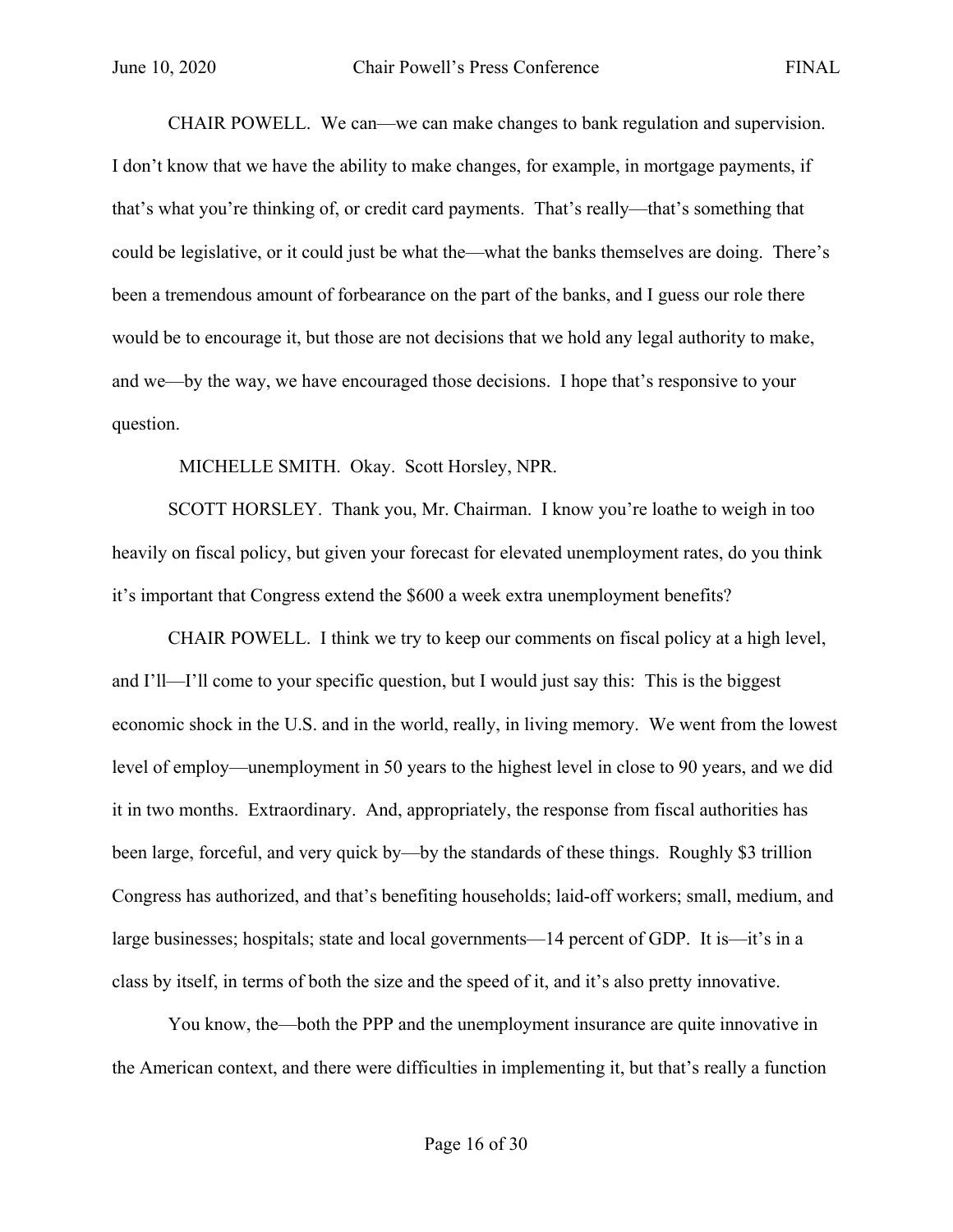of—of their novelty, I think. Those programs—by the way, let me add: The Fed also—we both innovated and acted forcefully, progressively, proactively, and aggressively as well. If you put those together, all of that is making a difference now. You look at the income data. The expanded unemployment insurance and also the stimulus checks have gone a long way to replacing lost income from—from job loss. I think you're seeing it in the job market data. Many are giving the PPP credit on that front and—and in keeping small businesses going. So it's—so far, it's a good response, and it's having—it's having a big effect. You—you get to—the question is, it's big—everyone can see that it's big. Is it going to be big enough? And that—that is the question. And—and the question for—for—the question that I've been concerned about, really, is this issue of longer-run damage to the economy.

We're—we're—we're doing a fair job of getting through these first few months, more than a fair job. The question, though, is, that group of people who won't be able to go back to work quickly, what about them? And that could be many millions of people, you know, parts who worked in parts of the economy that will be the slow ones to recover. And, you know, we want those people back in the labor force. We want them getting jobs. So—and—and they're going to need possibly—probably will need further support. So I will just say this: It's possible that we will need to do more, and it's possible that Congress will need to do more.

In terms of the \$600 unemployment insurance, I wouldn't—I wouldn't try to give Congress advice on the specifics of that. I—I know they're looking at—I mean, I—I know from both talking to people and—and reading the papers that they're looking at a whole bunch of different possible approaches going forward, and some of those seem kind of promising. So, you know, we're happy to give advice if people ask for it but—but probably not—not publicly.

MICHELLE SMITH. Thank you. David Gura.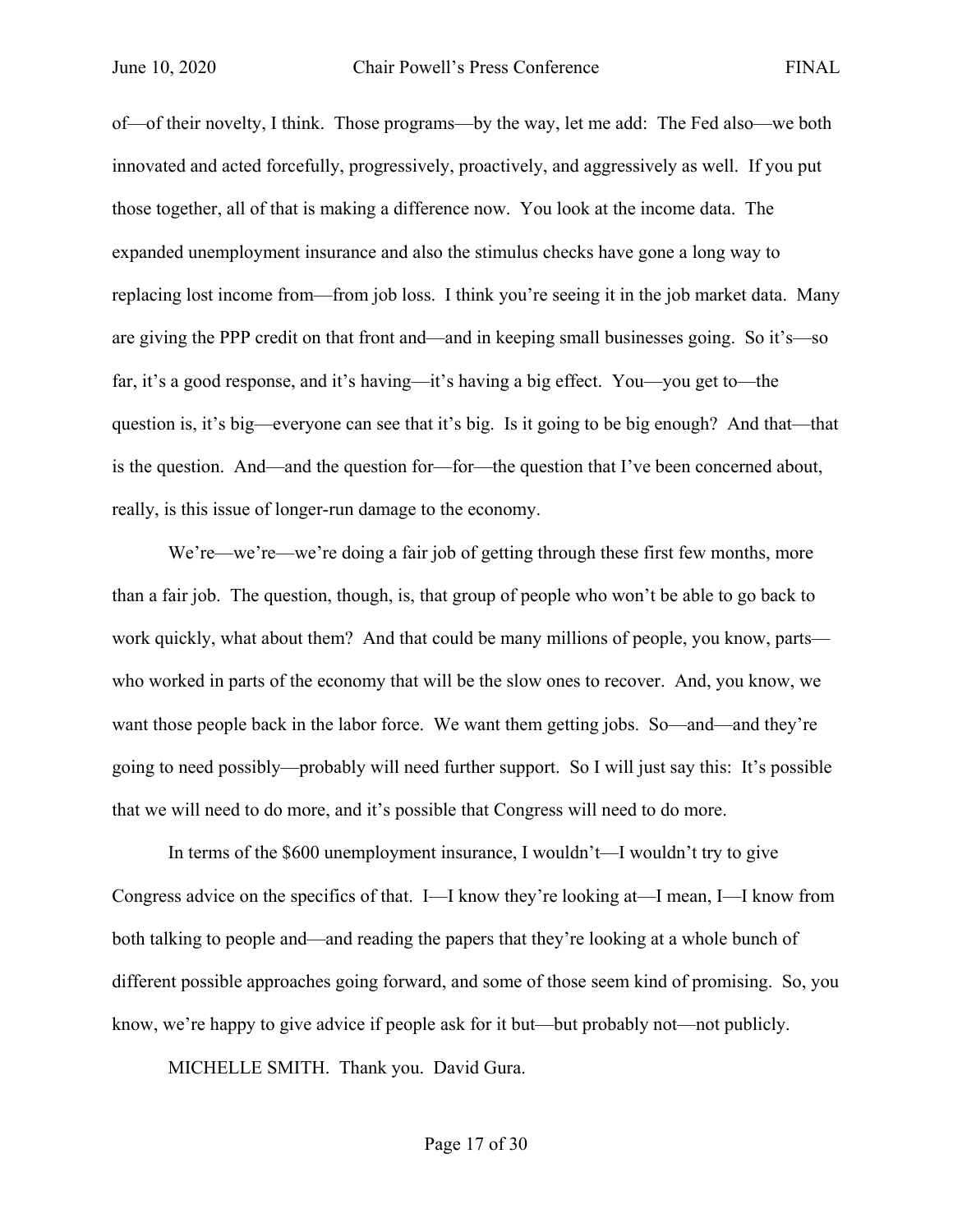DAVID GURA. Thank you, Chair Powell. I'm going to pick up on what Scott Horsley was asking just a moment ago. You have been studious about threading this needle in the interviews that you've given and speeches and the—the colloquy that's followed, not giving advice to Congress but indicating that there's likely to be a need for more fiscal stimulus or additional policy in the future. So I'm going to try a hypothetical here, and you can rebuff it if if you want.

But if you were to find yourself in a—in a senator's office suite, and he held up that May unemployment report, which you've described as unexpectedly positive and—and a welcome surprise, and if he or she said to you, "Look, this is an indication that we can put on the breaks," I wonder what you would say. Your—your message throughout this crisis has been one of how unprecedented it is, about how much urgency there is in dealing with this. Indeed, we've seen that from the Federal Reserve. I wonder if you worry that that sense of urgency isn't being matched and—and what the consequences of that might be, if there's a fear that the Fed could be seen as a Cassandra here as we look at that unemployment report and then through the summer, and you have more and more politicians inclined just to wait and see what happens here in—in subsequent reports.

And a quick second question, if I could. You've talked a lot about your fear of a second wave of this disease, and it strikes me, there's a—a difficulty here with definition. You've talked about us weathering this crisis and getting through this storm. It seems to me, as I listen to the chatter coming from the White House and from politicians and epidemiologists, there isn't agreement on what "getting through this" means. And you have an Administration now inclined to, if not direct, be content with states opening up their economies perhaps too early. How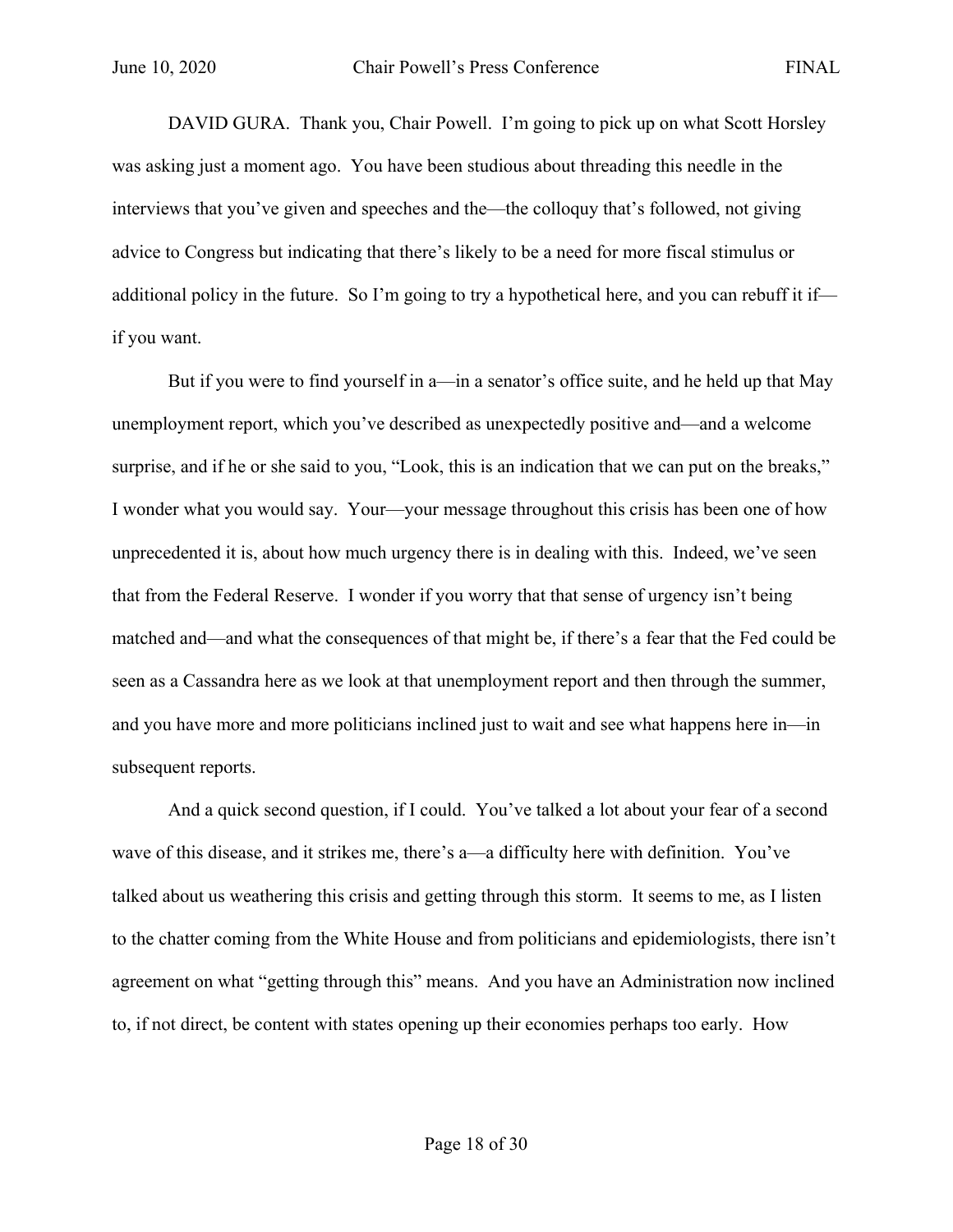problematic is that from a policy perspective, not having agreement on what it means to have defeated this virus or gotten to a place where the economy can get through this?

CHAIR POWELL. I can't offer any advice, but I will provide a little context for the for—I want to be clear about the picture—one way to look at the picture, really, and that is this: You can—you can get at this by looking at, you know, the—the—the widest measure of unemployment, of labor market slack, if you will, is the U-6 measure. And the U—that's the the one we look—talk about all the time is called U-3, by economists. And the—the one that has a much broader measurement of slack in the economy is U-6. So in—in—in U-6, the U-6 level of unemployment has tripled from 7 percent to 21 percent. That—that amounts to 22 million additional people who are—who've—who've lost work in the economy either by going to part time or something like that. So that's in the low 20s, and that's post the May employment report.

You can get at it a different way. You can look at—at just the regular unemployment rate. You can take the 21 [million]—people who have—had—are listed as unemployed right now. You can add more on for the ones who were miscoded. You can also take those people who are suddenly out of the labor force. You put those together, and that has gone up by about 24 million. So those are two different measures of what's happened. So the question is, 20, 22, 24 million people—got to get them back to work. Somehow, we've got to all, as a country, get those people back to work. They didn't do anything wrong; this was a natural disaster, and I—I really—I do think the responses so far have been great. So that's the way I would think about it.

And if—if you think we—I would just, in terms of the May employment report, it's—it's so nice to see. I mean, I think what people were thinking was that you'd start to get those backto-work kind of numbers in June and July and August. Very few people saw them in May. I mean, almost no one saw that happening as early as mid-May, but it did. And so, you know, and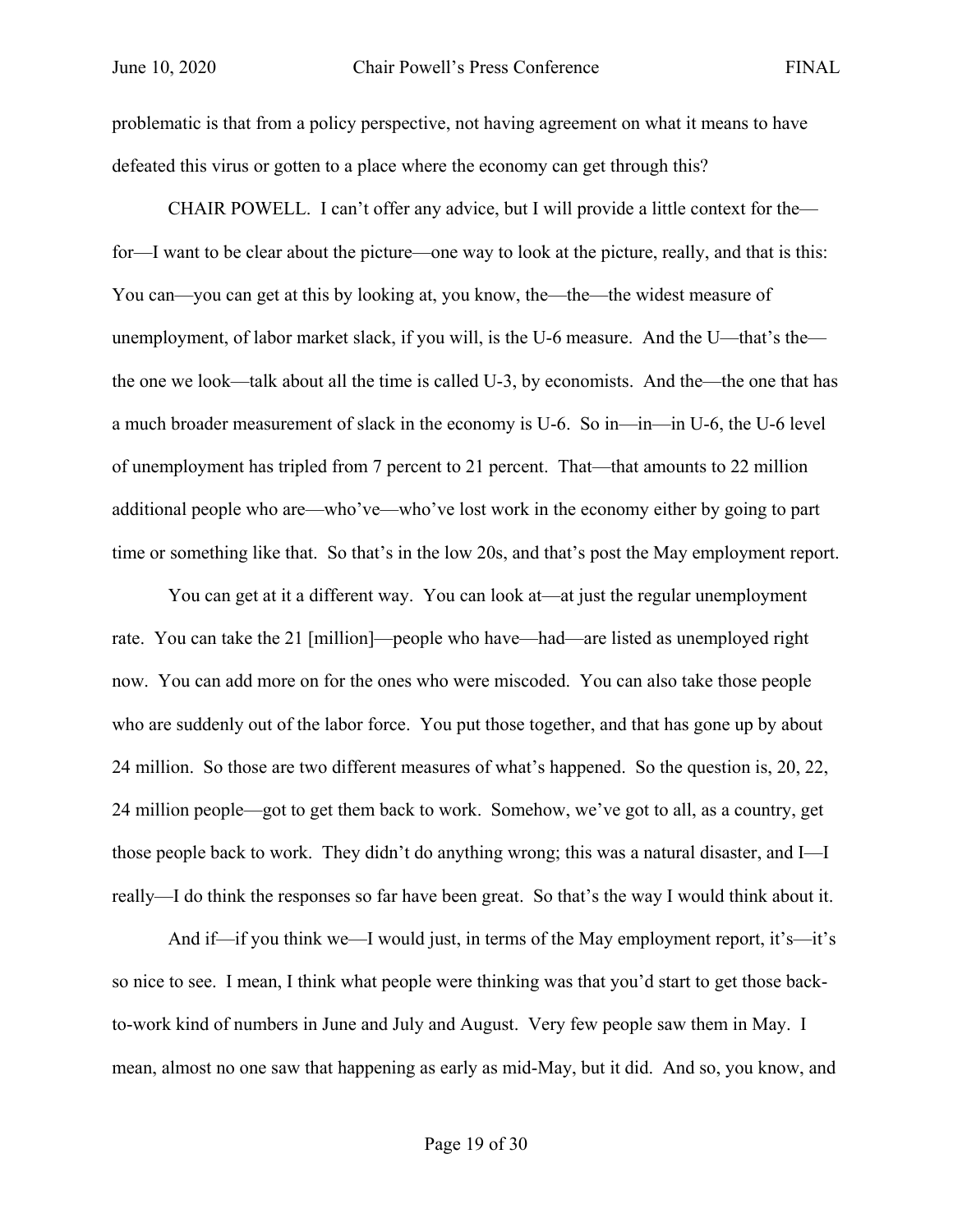we—we don't know fully what that means, whether it's just a timing change or whether it will prove to be much more than that. We'll—we're going to have to wait and see. It is a—as I mentioned earlier, it is clear evidence of just how uncertain things are, and—and how humble we have to be about our ability to—to really have confident predictions as opposed to just predictions.

So, bottom line, I would just say, that—that—the key thing people need to understand is that there's just a lot of work to do in the labor market. We're going to stick with this and support that until the work is done. That you—you can—that is something we're going to do with all of our tools, and I think it may require Congress to help as well. It may, but that's going to be their decision.

On—you also asked about the second wave. So we—you know, we have major responsibilities and powerful tools, but the decision about when to reopen the economy is one for elected officials at the state and local and federal level. And, you know, if they ask, we—we don't have any particular expertise here at the Fed in pandemics or coronaviruses or anything like that. We talk to experts, but—you know, so we don't have anything special to add on that. I would just say, it's—you know, it's kind of self evident, I think, that if a—if it happens, you know, the—the issue would be, first of all, people's health, but secondly, you could see a public loss of confidence in—in parts of the economy that will be already slow to recover. So it could hurt the recovery even if you don't have a national-level pandemic, just a—just a series of—of local ones, of local spikes could—could have the effect of undermining people's confidence in traveling, in restaurants and entertainment, anything that involves getting people together in small groups and feeding them or flying them around—those things could be hurt. So it would not be a positive development, and I'll just leave it at that.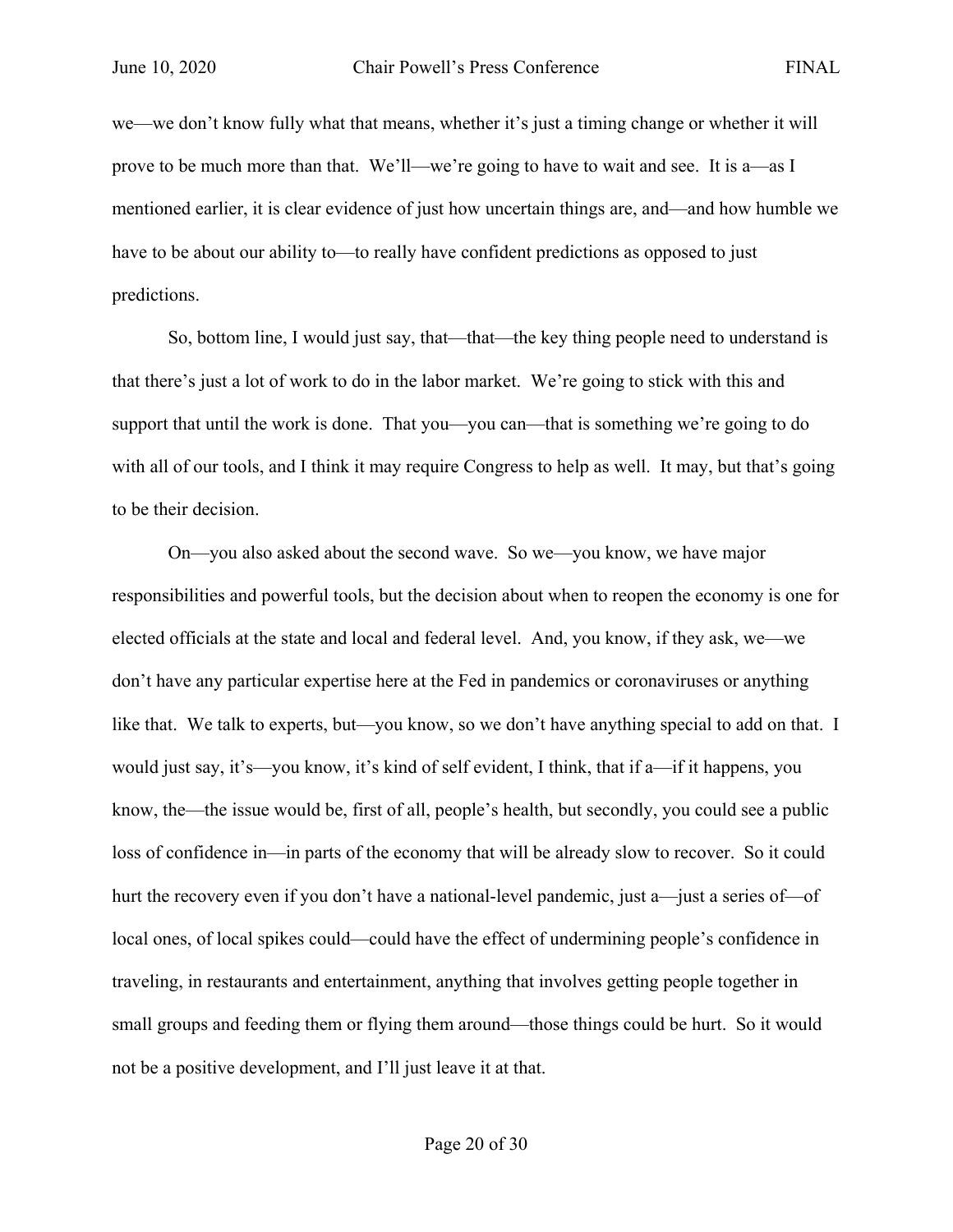MICHELLE SMITH. Thank you. Edward Lawrence.

EDWARD LAWRENCE. Thank you, Chairman Powell, for the question. On Main Street lending facilities, you know, in May we saw 55—at least 55 companies file for bankruptcy. Do you think that it is too late, first of all? Second of all, the future of these facilities—is this a one-year impact to the economy through these facilities, or is this a multiple-year? If so, how many years?

CHAIR POWELL. We have, you know, significant interest, we think. And also, remember, lots and lots of companies are getting financed, too. The—the banks are lending. The markets are open. You know, you have a—a—a much better lending climate than—than certainly than we had in February and March. We don't think it's too late, though. We—we and we do expect it to be up quite soon.

In terms of the timing of these things, so, you know, we'll leave them open as—we'll leave them open for new loans as long as they need to. That'll be a decision we make, of course, with our colleagues at the Treasury Department. And, at a certain point, there won't be a need for further loans, and—and then the assets will—will be there. And so if that's—I don't know if that's a part of your question too, but I would just say that, at that point, you know, the—the useful role of the—of the Federal Reserve is probably close to an end at that point.

We don't have any expertise in managing pools of credit assets, loans—if you will—or bonds, and we, you know, we don't want to be made—we don't really want to be part of the decisions that have to be made to manage such a portfolio, so we'd be looking to have that done either someplace else or, you know, by—by a third party or at the Treasury Department or something. And we're, you know, we're working on ideas for that. But our real focus now is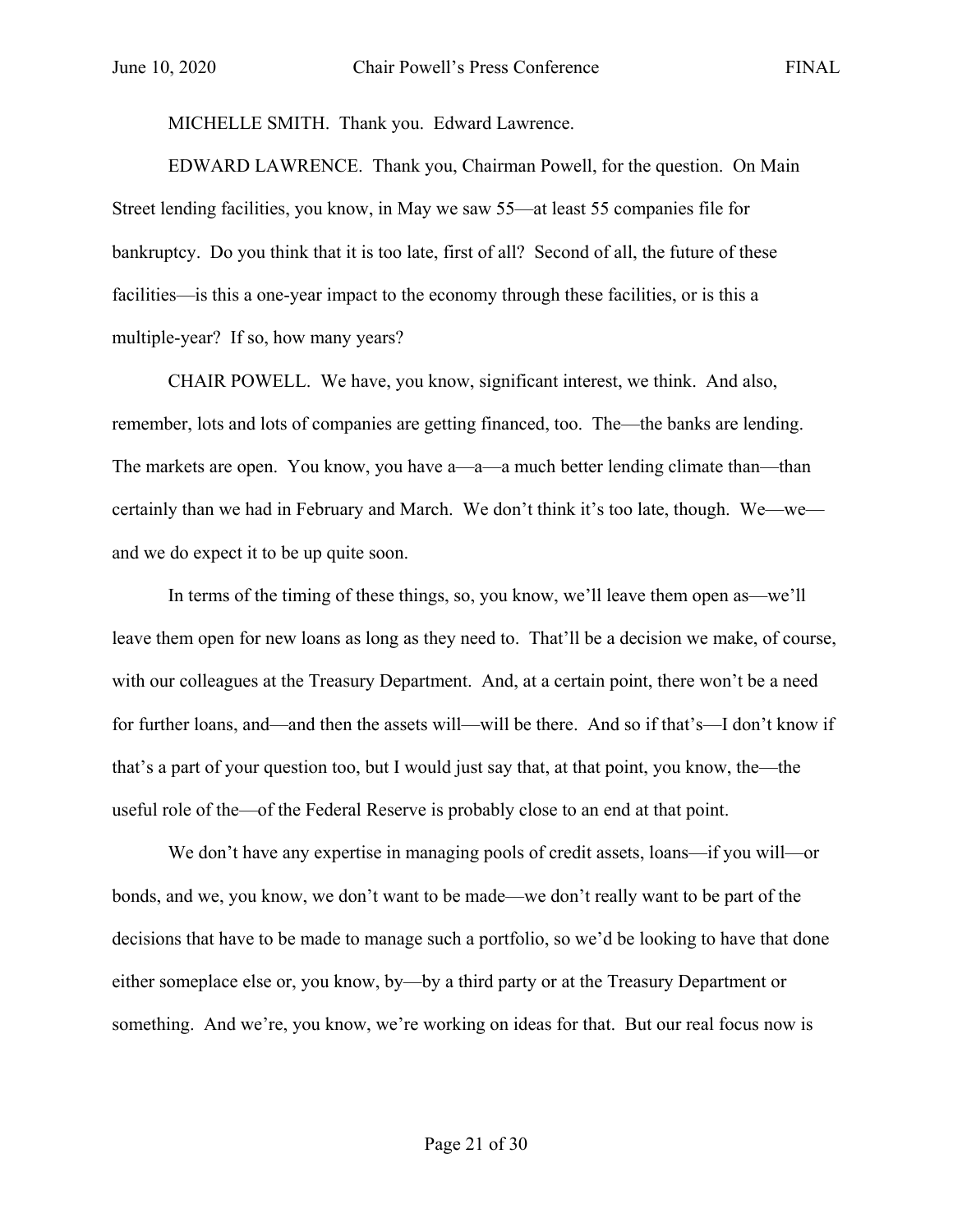on—is getting these facilities going and—and getting them to do the job that they—they need to do.

MICHELLE SMITH. Thank you. Jonelle with Reuters.

JONELLE MARTE. Thank you, Chair. So I have two quick questions. One is if we have hit bottom for the economy, and the second question is regarding the—the way that the pandemic has exacerbated racial inequality. I wanted to ask, to what extent do you think you can factor in both disparities when you're thinking about maximum employment?

CHAIR POWELL. I would say that many forecasters had been expecting a bottom for the economy in—around the middle of the year, with—with a huge range of uncertainty. I think the labor market—the evidence of one jobs report is that the labor market may have hit bottom in May. We don't know that; we're going to see. And, you know, many forecasters widely expect a—a recovery over the second half of the year. So it—it is possible, but the thing is, we're not going to overreact to a single data point. We're going to be very careful about reaching any conclusions about—about good data or bad data. So, I think, you know, we're going to be here with our tools supporting this economy for as long as it's needed. So—but I think there's a possibility that—that the bottom has come in the labor market, but we don't know that yet. We'll—we'll know more as we go forward.

So, in terms of the—you know, the effect of the pandemic on inequality, what you see the pandemic, of course, hits everybody, but in an economic sense, it hits those industries that are—that involve groups of people in tight groups, either in places where they're—it's the travel, leisure, restaurant, bars, those kinds of service-economy jobs. And so a lot of the lost jobs were from people who work in the service economy, dealing with the public, for example, and relatively—compared to other jobs, relatively low wages. So, and if—if you just look at what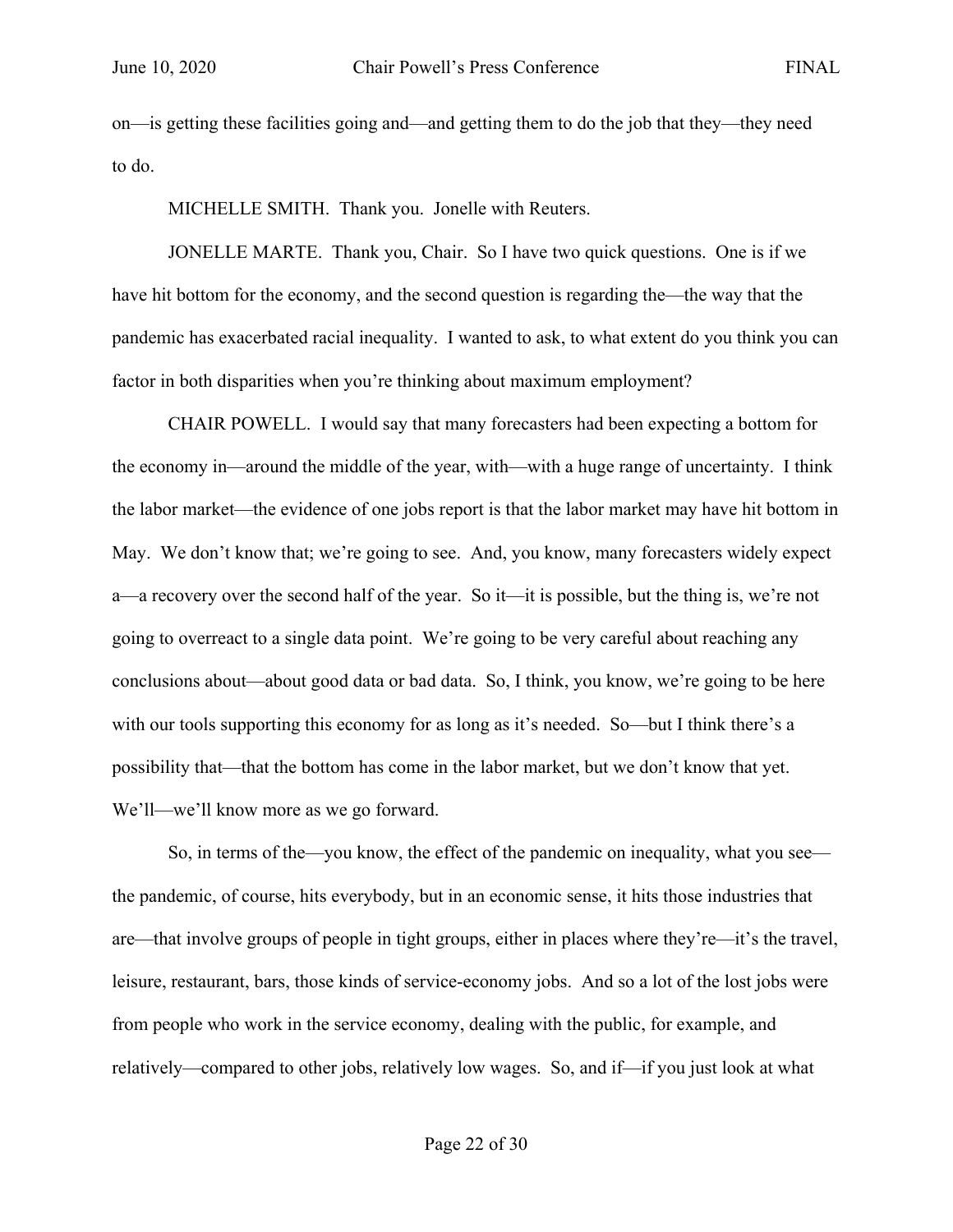that is, unemployment has gone up more for Hispanics, more for African Americans. And women have borne—borne an extraordinary—a notable share of the burden beyond their percentage in the workforce.

So that's really—really, really unfortunate, because if you just go back two months, where we were was, we had, effectively, the first tight labor market in a quarter-century. And for the last couple of years before the pandemic hit, you were seeing wages go up the most for people at the lower end of the wage spectrum, and that was great. And, you know, we were meeting with people from low- and—low- and moderate-income communities all over the country and hearing, "Don't change this. Do whatever you—do whatever you can. Keep this going. This is the best labor market we've seen." And we had every expect—every expectation, every reason to expect that this would continue, and then this comes. So it's—it's heartbreaking, and, you know, we want to get it back, so—we really want to get it back.

And so I think we learned a number of things over the course of the last few years. One of them is that, you know, I—you—you can have  $3, 3\frac{1}{2}$  percent unemployment for a couple of years, and, really, you see modest moves in wages and relatively almost invisible moves in inflation. So that was not anybody's understanding of the structure of the economy, I think, or most peoples', anyway.

So we can use our tools to—to support the labor market and support the economy. We can—we can use them until we do fully recover, and that—that's what we're planning to do. You know, we don't target different groups. What—what we are—we are cognizant of the fact, though, that late in the last cycle, late in the last expansion, the benefits really do go more to people at the lower end of the wage spectrum for—for the first time in many years when labor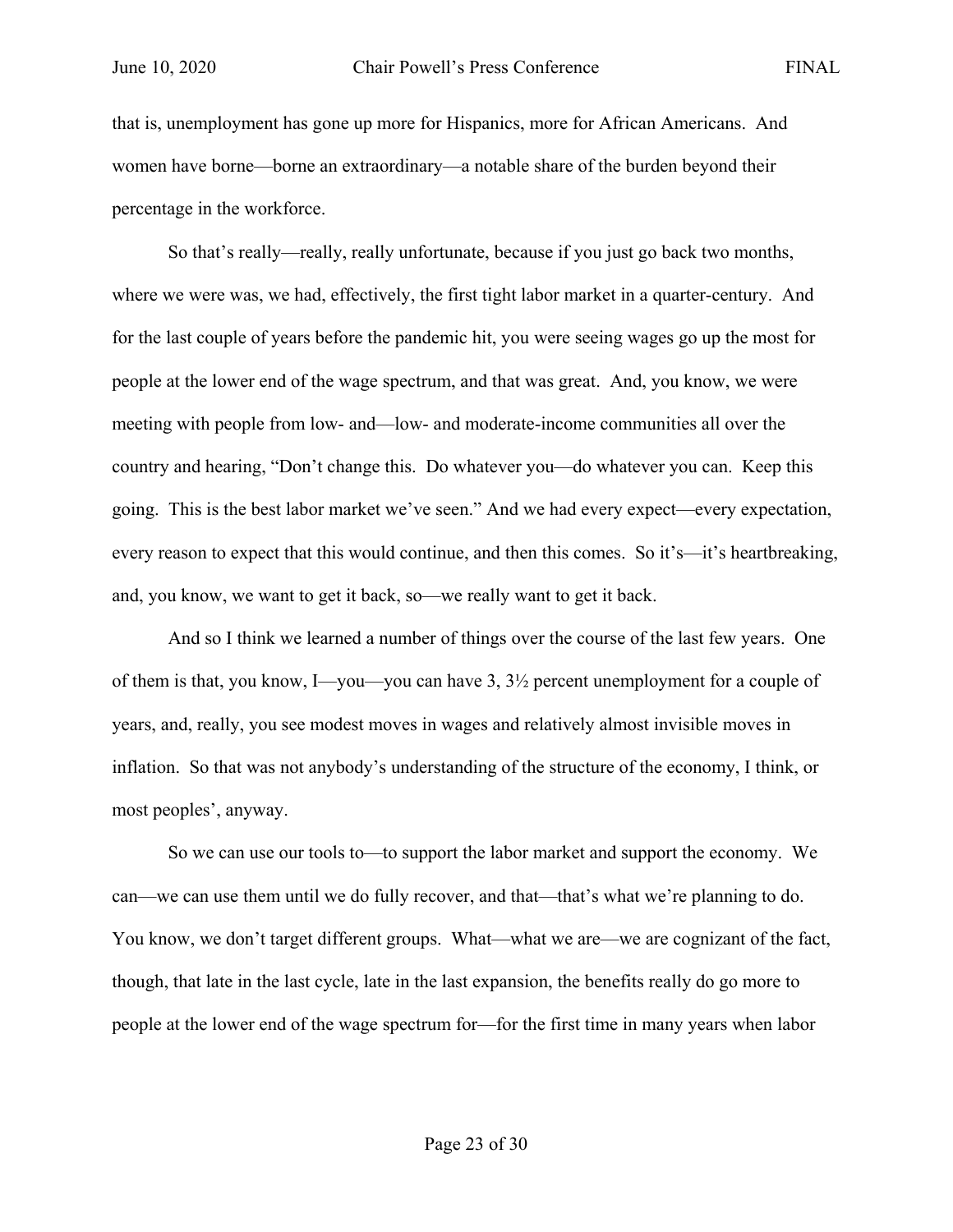markets are tight, when unemployment is low. And so we would really like to get back to that get back to that place.

MICHELLE SMITH. Victoria from Politico.

VICTORIA GUIDA. Hi, I'm Victoria Guida with Politico. I just wanted to follow up on a couple of things that are—have already been asked. First of all, on fiscal policy, you all obviously put out your Summary of Economic Projections today, and I'm curious to what extent future fiscal policy is factored in or not factored in to those projections, and—and how, more or less, fiscal policy might affect those projections. And then my other question is on—on Main Street. You've mentioned multiple times that, you know, the Fed and Treasury are willing to expand the program further. So my question is, what's the threshold for those types of changes? Is it just making sure that borrowers that want to borrow through the program are—are—are able to do that?

CHAIR POWELL. In terms of the way—the way we do forecasts is, we—we don't the—we don't tend to incorporate things we're highly uncertain about. So I think the—the forecast would not have included substantial additional—you know, big additional fiscal support for the economy. Maybe—maybe a modest amount, something that looks like a—a low-end guess on what might come out of the current negotiations. That's basically what would be in the baseline. So, of course, if there were more fiscal support, you'd see—you'd see better results sooner, but that's a question for Congress. You know, we're—we're spending a lot, and that's really what they get to decide.

In terms of Main Street and our willingness to expand it further, I think we're—one thing we're looking at—very strongly looking at is—is nonprofits, and is there a way to—to incorporate them into—into that facility or a similar facility. So that's another dimension. I—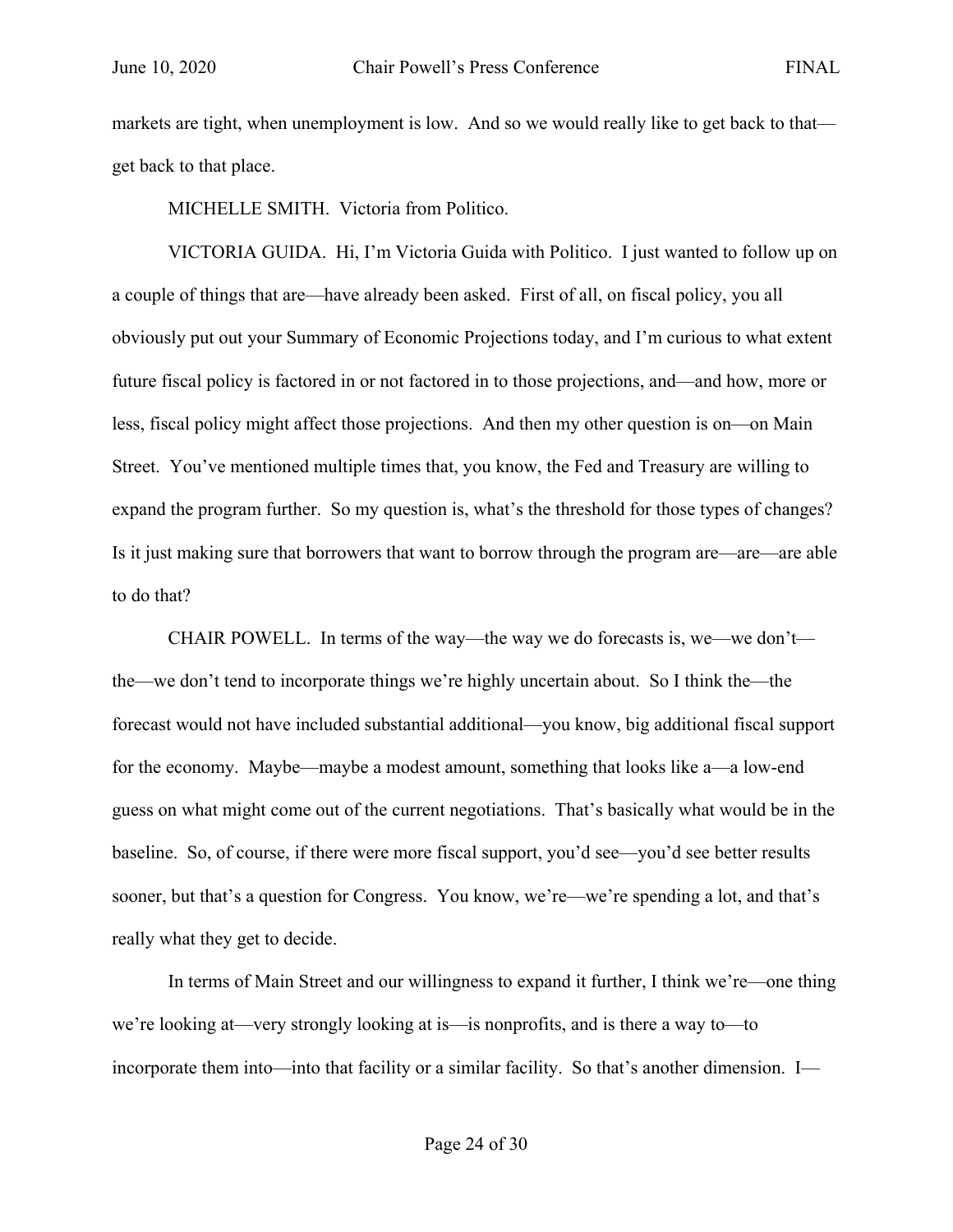you know, if we had a great idea for changing Main Street, we would've done it. And we—and we have done some things that I think are really very positive lately here. But if we—as we learn more, it could be—it could be in terms of size, it could be in terms of lots of different things. But I—I think we have a good product to go to market with now, and I think it'll get it'll get out there soon. And, you know, we'll see, and—and we'll be willing to continue to adapt.

MICHELLE SMITH. Thank you. Don Lee.

DON LEE. Chair Powell, as you know, the vast majority of people who have been laid off are expecting to be recalled by their employers. At this point, what is your expectation of how much of these job losses will be permanent?

CHAIR POWELL. I don't have a reliable estimate of that. Clearly, not everyone will go back. But—and I—I would say, many will go back, but what's—what's going to be the remainder when—you know, when we reach sort of what is the new normal? It's—it's so uncertain, but it—it could be a good number of millions of people, I think, in many—in many estimates, but these—I'd say you're so early in the process. People are—for example, people are going back and looking at other significant changes in the economy, and they've seen how many people go back when, for example, there's a technological change, and things like that—you may have seen some of this research—and you come up with an estimate. I—you know, it's just going to be very hard to say.

I—I, but I—my—my assumption is that there will be a significant chunk—chunk well into the millions. I—I don't want to give you a number, because it's going to be a guess, but well, well into the millions of people who—who don't get to go back to their old job. And, in fact, there isn't a—there may not be a job in that industry for them for some time. There will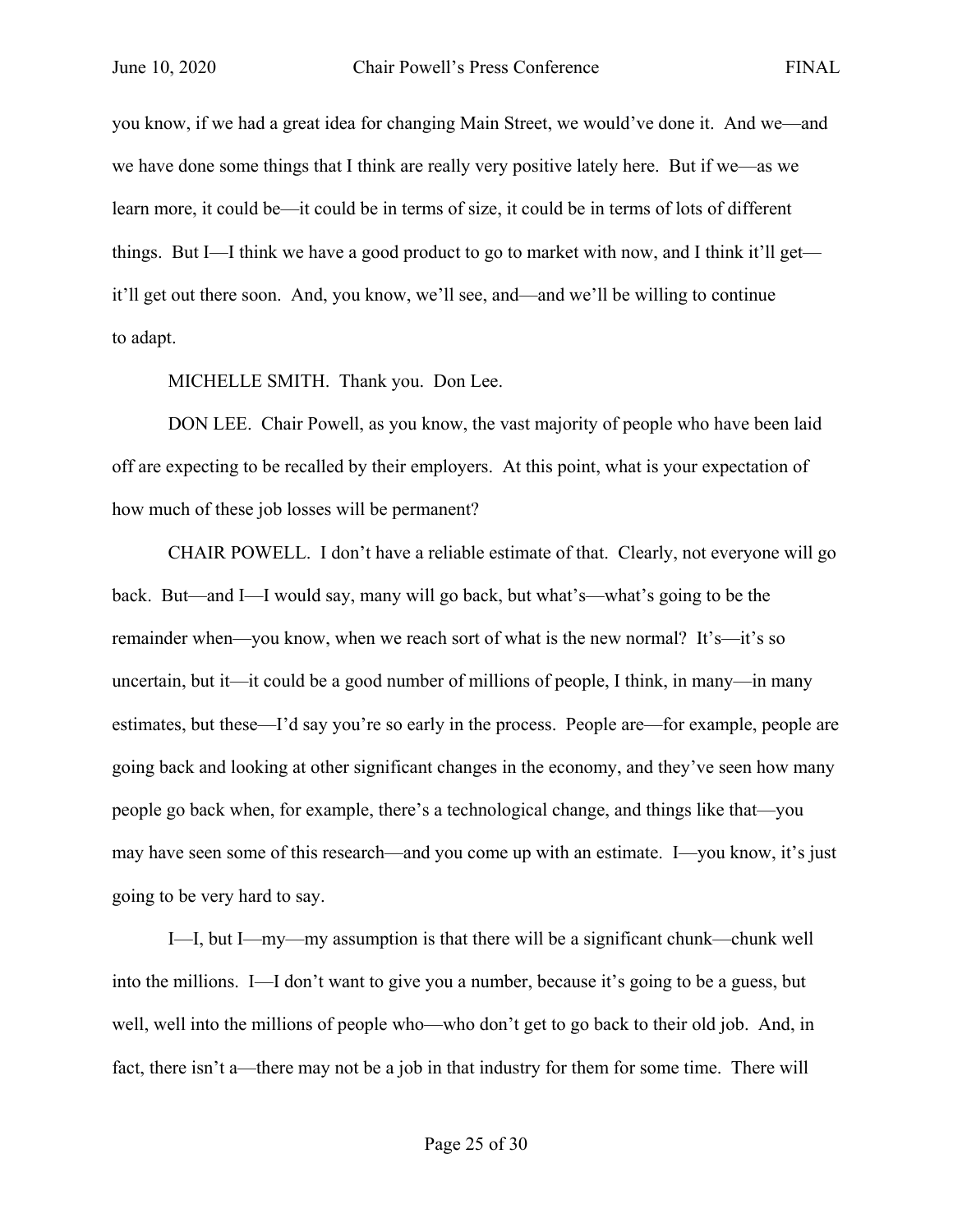eventually be, but it could be some years before we get back to those people finding jobs. I mean, when—when people lose a job, if they can find a job in their own industry, that's usually the fastest way, is—is they know other people in that industry, different kinds of jobs. That's usually the fastest. If you have to go to a different industry and start over again, it's much harder, and that's where you start to lose people's—who are—just fall out of the labor force. And—and, you know, it's very tough on their lives. We all know people who—to whom that happened in the Global Financial Crisis, and, hence, our desire to—to do what we can to support this and—and—and support this recovery with—with the tools that we have.

MICHELLE SMITH. Thank you. Nancy Marshall-Genzer.

NANCY MARSHALL-GENZER. Nancy Marshall-Genzer, Marketplace. Chair Powell, I'm wondering—I want to go back to the issue of inequality, and I'm wondering, what more could the Fed do to reduce economic inequality in this country? I mean, I know that you said you don't target certain groups, but is there a way that you could use, for example, the black unemployment rate as—as some kind of a benchmark to something you'd want to meet or something that you'd keep track of?

CHAIR POWELL. We do. We do track all unemployment by all kinds, as you know all kinds of different demographics, including particularly the African American unemployment rate, which reached an all-time low since the data started being kept in the modern era. Of course, it's still close to twice the white unemployment—it is twice the unemployment rate, or it was back in the—back then. It's certainly much higher now.

You know, the—the best thing we can do with our monetary policy tools is to—is to look at, you know, the evidence of what we saw—that we saw with our own eyes so recently, which is that the economy can have very low unemployment—very low unemployment. It could've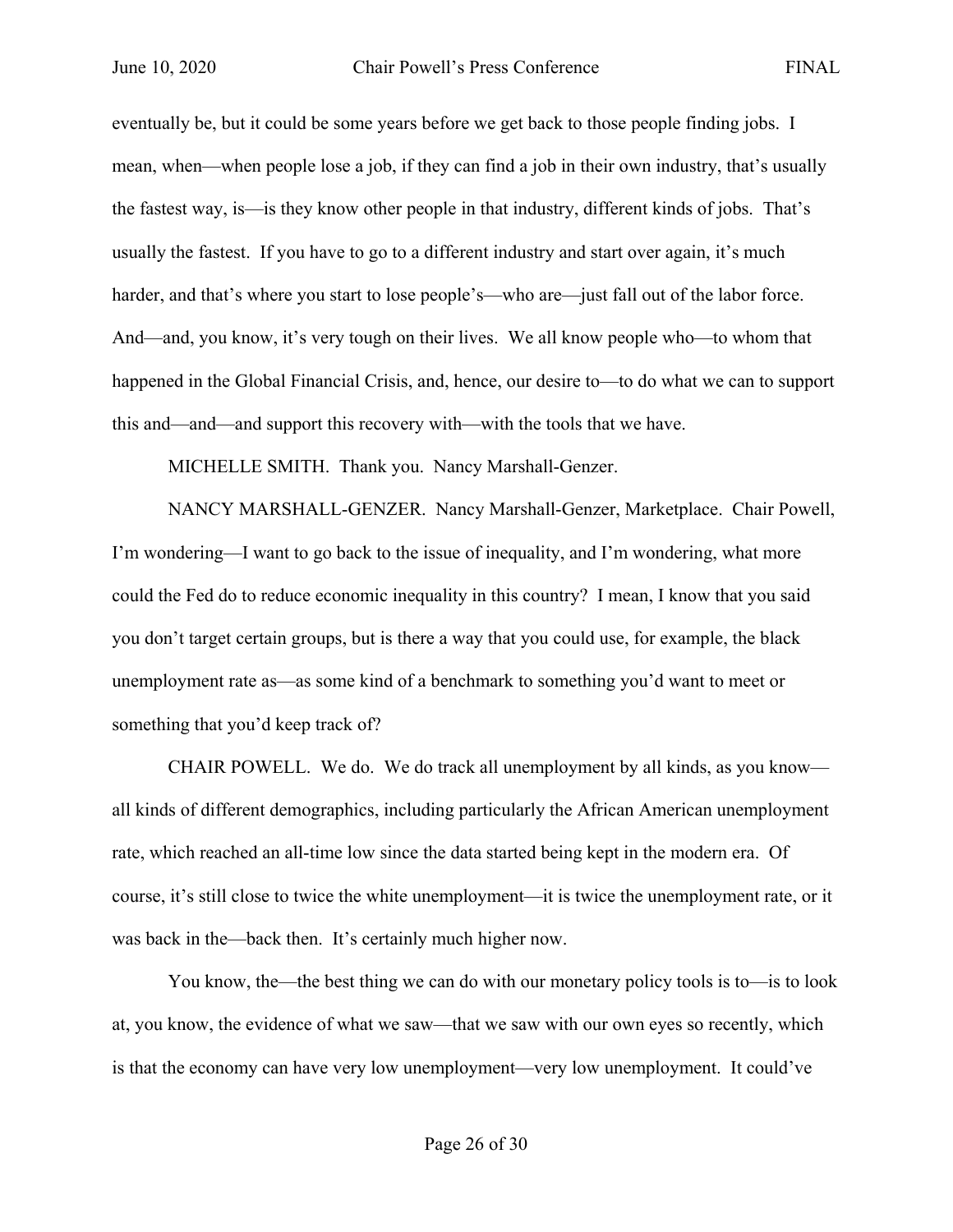been lower than we were. It could be lower than  $3\frac{1}{2}$  percent without seeing financial imbalances, without seeing inflation going—getting out of control. We, frankly, didn't even get inflation back up to target—without seeing wages getting out of touch with—with where they should be, so that's the—that's the biggest thing we can do.

You know, in—in—inequality is something that's been with us increasingly for more than four decades, and it's—it's not really related to monetary policy. It's, or—or it's more related to—there are a lot of theories on—on what causes it, but it's been something that's more or less been going up consistently for more than four decades. And there are a lot of different theories, one of which is—just is that it—globalization—globalization and technology call for rising levels of skills and aptitudes and education, and that U.S. educational attainment kind of flattened out, certainly relative to our peers—flattened out over that period.

And so a lot—so that means if you're—if you're on the right side of those trends, then those things are good for you. If you're not, then your wages are going to stagnate. And wages for the bottom, you know, 10 percent really haven't gone up in real terms in a very long time, and—over a long period of time, whereas wages for the people at the top, compensation, any way you cut it—before taxes, after taxes, after transfers, all of those, any way you cut it—wages have—compensation has gone up a whole lot for people at the top, and it really hasn't gone up for people at the bottom. If you look more in the middle, then it's—then—then it has gone up for most other groups, but at the bottom, not so much in real terms, in inflation-adjusted terms.

So, you know, we—we call it out as a—as an important factor in the economy, and we will use our tools to support maximum employment and take that, you know, definition to heart. But, obviously, that's something that's going to require an all-of-society, all-of-government response.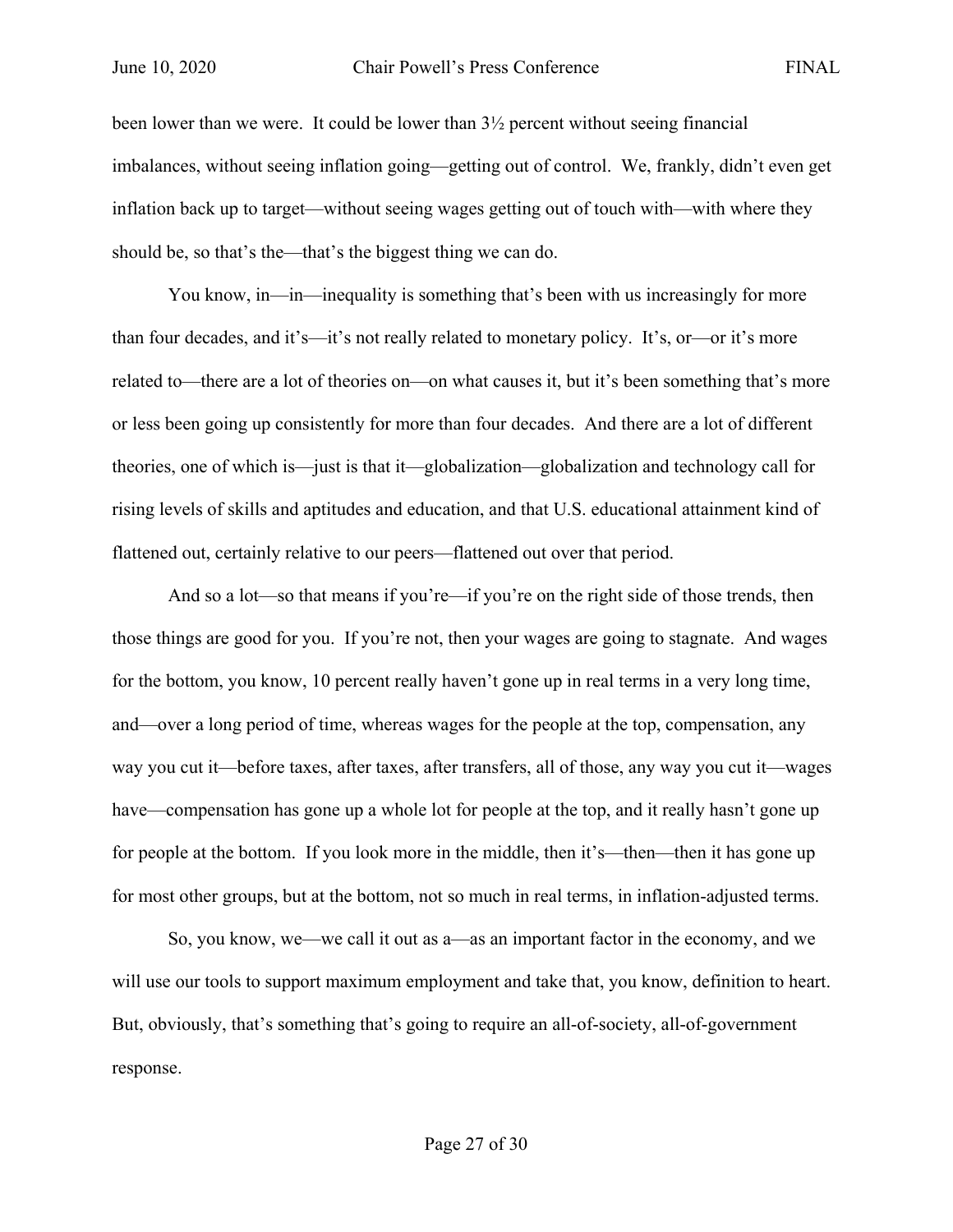MICHELLE SMITH. Thank you. For the last question, we'll go to Michael McKee with Bloomberg TV.

MICHAEL MCKEE. Mr. Chairman, Michael McKee, Bloomberg Television and Radio. I came across a statistic the other day that amazed me. Since your March 23 emergency announcement, every single stock in the S&P 500 has delivered a positive return. And I'm wondering, given the levels of the market right now, whether you or your colleagues feel there is a possible bubble blowing that could pop and set back the recovery significantly, or that we might see capital misallocation that will leave us worse off when this is over.

Second, inequality is not just about wages, it's also about wealth. And a number of studies have suggested that by keeping rates low for so long and targeting the markets after the great financial crisis, that the Fed did contribute to wealth inequality in this country. And I'm wondering if you think there is some tweak or some message you could give that would affect that.

CHAIR POWELL. What we've targeted is broader financial conditions. If you go back to the end of February and early March, you had—basically, the world markets realized at just about the same time—I remember that Monday—that there was going to be a global pandemic, and that this possibility that it would be contained in one province in China, for all practical purposes, was not going to happen. It all—it was—you know, it was Iran, Italy, Korea, and then it became clear in markets. From that point forward, investors everywhere in the world, for a period of weeks, wanted to sell everything that wasn't cash or a—a short-term Treasury instrument. They didn't want it to have any risk at all. And so what happened is, markets stopped working. They stopped working, and companies couldn't—couldn't borrow. They couldn't roll over their debt. People couldn't borrow. So that's—that's the kind of situation that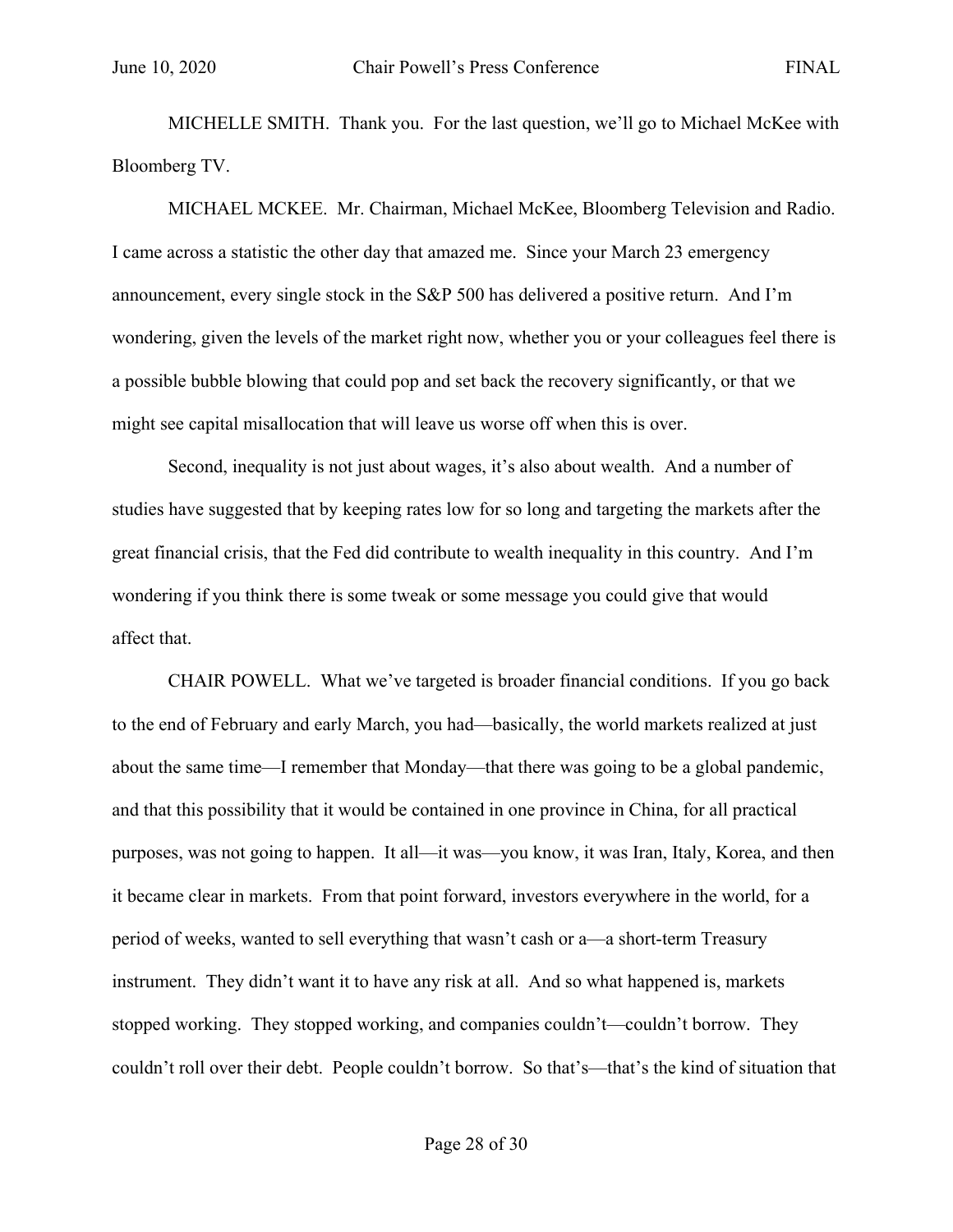can be very—financial turbulence and malfunction—a financial system that's not working can greatly amplify the negative effects of what was clearly going to be a major economic shock.

So what our tools were—were put to work to do was to restore the markets to function. And I think, you know, some of that has really happened, as I—as I mentioned in my opening remarks, and that's a good thing. So we—we're not looking to achieve a particular level of any asset price. What we want is investors to be pricing in risk like markets are supposed to do. Borrowers are borrowing. Lenders are lending. We want the markets to be working. And, again, we're not looking to—to a particular level.

I think our—our principal focus, though, is on—on the state of the economy and on the labor market and on inflation. Now, inflation, of course, is—is low, and we think it's very likely to remain low for some time, below our target. So, really, it's about getting the labor market back and getting it in shape. That's—that's been our major focus. And I would say, you know, we—if we were to hold back because—we would never do this, but—the idea that, just the concept that we would hold back because we think asset prices are too high—others may not think so, but we just decided that that's the case—what would happen to those people? You know, what would happen to the people that we're actually legally supposed to be serving? We're supposed to be pursuing maximum employment and stable prices, and that's what we're pursuing.

We're also pursuing financial stability, but there you have a banking system that is so much better capitalized, so much stronger, better aware of its risks, better at managing its risks, more highly liquid. You have all of those things. And they've been lending. They've been taking in deposits. They've been a source of strength in this situation.